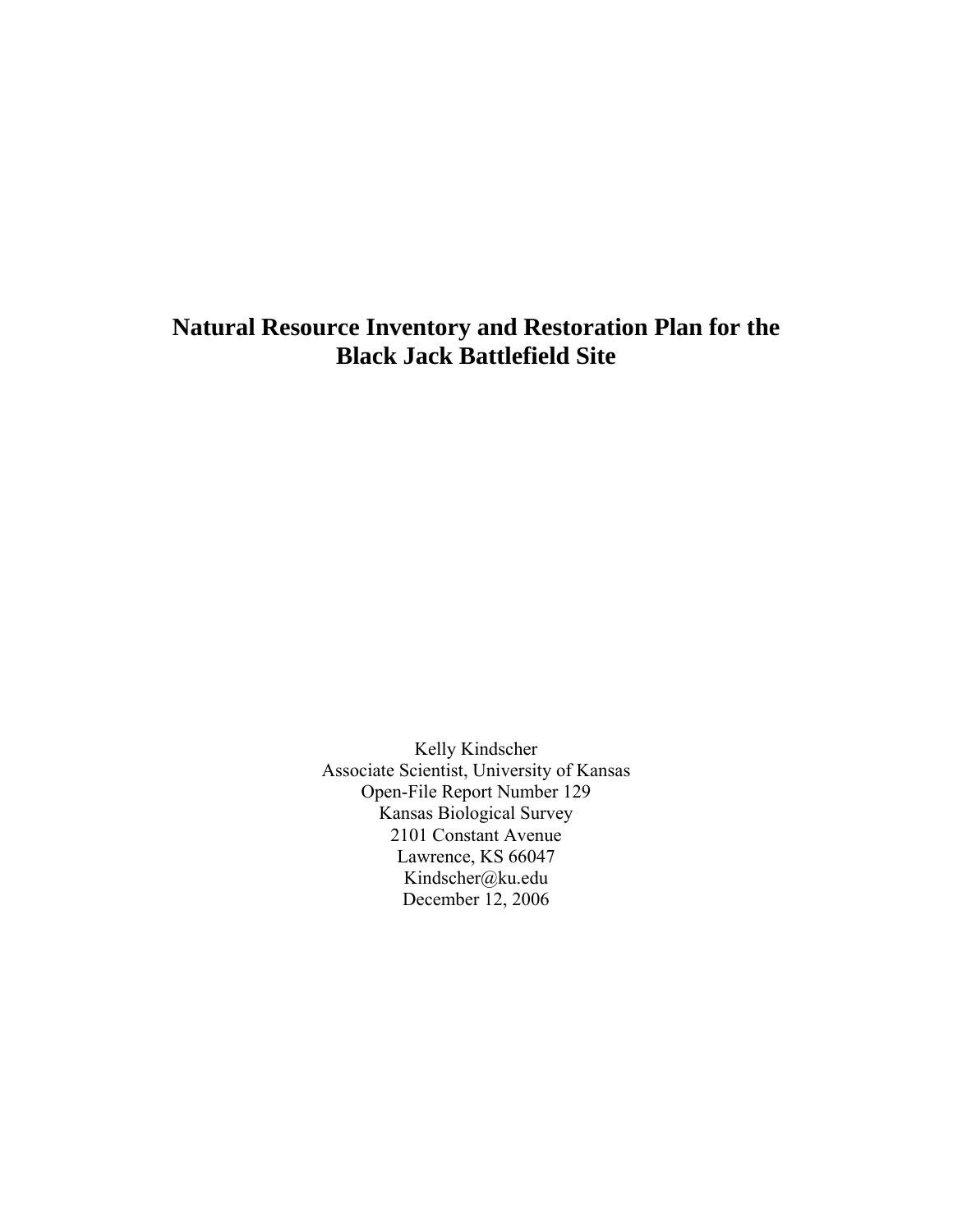#### **Summary**

 This inventory and restoration plan for the 40-acre Black Jack Battlefield Site was prepared by inventorying the site for existing vegetation and studying the historical aspects of the land. The site can be restored to native prairie and savanna, while retaining historical aspects. Techniques emphasized for success include removal of trees and brush, herbicide use to remove unwanted vegetation, the planting of native grasses and wildflowers and mowing and burning for management. Restoration and management costs are significant and are given below along with recommendations and time lines.

## **Natural Resource Inventory**

#### Location and Historic Vegetation of the Site

The Black Jack Battlefield Site is located three miles east of Baldwin City, Kansas in Douglas County, which has the growing university town of Lawrence as its county seat. The site is located in the unglaciated Osage Cuestas physiographic province. Because of the proximity to Lawrence and Kansas City, development pressure on all parcels of land near the Battlefield Site has been increasing. This provides an incentive to not only to protect and restore the property, but also to protect an important historical site and provide a location for public recreation. Prior to Euro-American settlement, the Kansa and other Native American tribes inhabited the area. Historically the land was primarily prairie, maintained by fire set by Indians or started by lightning. When Euro-American settlement began in the 1850s, federal land surveyors estimated that prairie covered 94% of Douglas County (Kansas State Board of Agriculture 1877; Public Land Surveys of Kansas, 2005). The rest of the land was primarily covered with forest. Europeans at first settled the Kansas River area because they wanted access to timber and water transportation for use in commerce, but then expanded to upland prairies that were tilled for crops and used for pasture. With settlement came livestock grazing and suppression of fire which both led to woody growth replacing grassland. In addition, conversion of grassland to farmland further reduced prairie acreage. Current land use of the property is seen in Figure 1.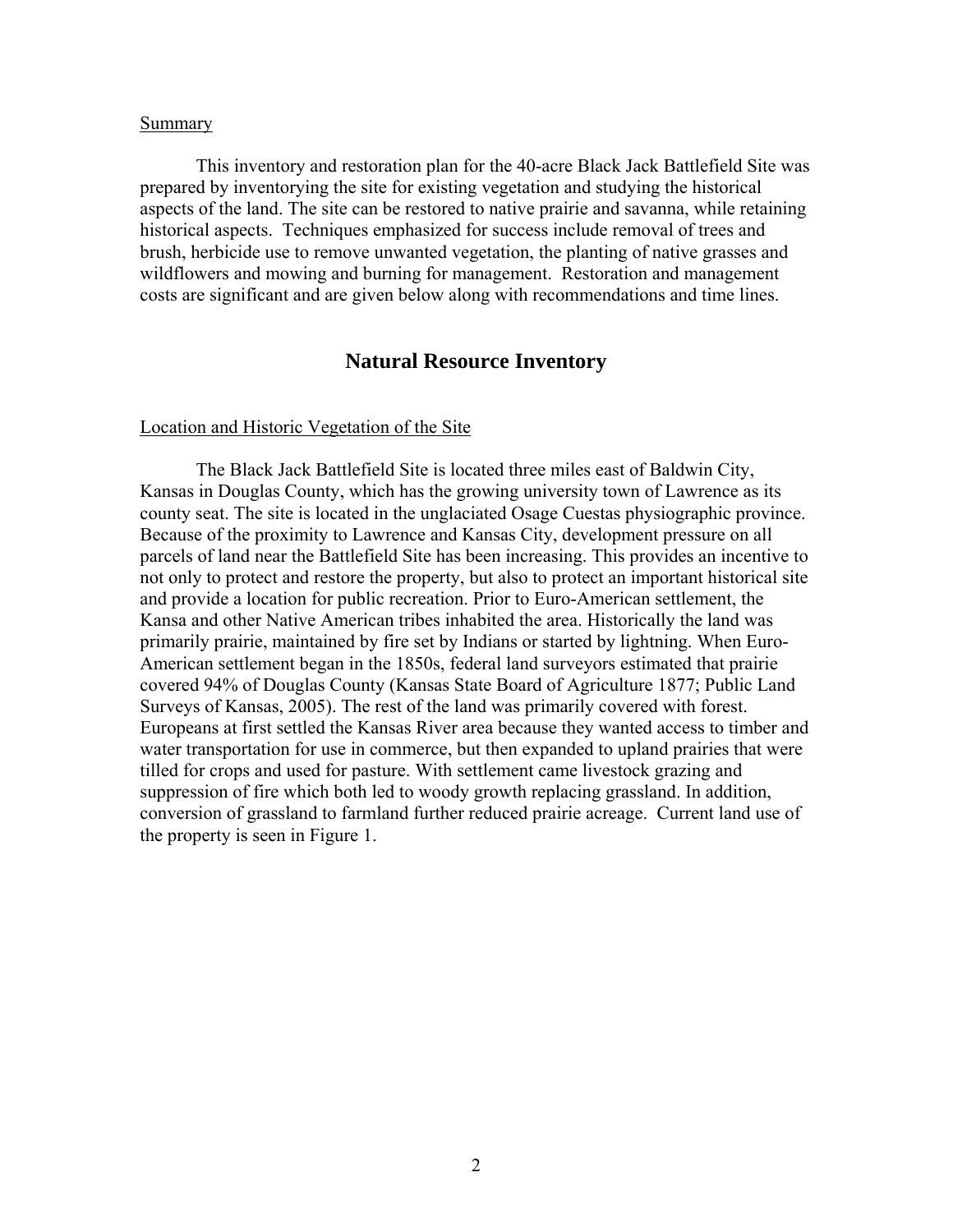#### Soils and Geology

 The primary upland soil of the Black Jack Battlefield Site is Sibleyville loam (Dickey et al. 1977). It is found in the most upland portions of the property, including most of the former field in the southeast portion of the property (Figure 2). This soil is a moderately deep, well-drained loam. The underlying bedrock geology that forms this soil is loamy shale and sandstone. Vegetation planted in this soil type will respond well to restoration efforts. This soil is bounded by a mix of Sibleyville loam and other soils that are thinner and which have sandstone and shale often within less than 20 inches of the surface. These thinner soils on sandstone are the most likely locations where blackjack and post oaks would have been located. The above Sibleyville series soils cover about 80% of the property. The remaining soil on the property is Kennebec silt loam and is located in riparian channels that parallel the creeks and drainages of the property where the historic and current springs, seeps, and wet areas occur (see Figure 2). These areas can flood frequently, especially in the spring. Kennebec soils are darker and contain significant amount of clays. The entire property is underlain by the Douglas Group of the Pennsylvanian sandstone (O'Connor 1960).

#### Historical Vegetation at the Time of the Battle

 As evidence that the historical landscape was mostly prairie in Palmyra Township in southeast Douglas County, most section lines described in the 1856 Public Land Survey of Kansas (2005) are characterized as first quality prairie and suitable for cultivation. There was mention of trees in the township, primarily along the ravines. Comments included "timber: Oak, walnut and hickory" or "Hazel and elm brush on streams." A complete list of trees mentioned in the township notes includes: oak, elm, hickory, walnut, hackberry, and hazel brush. Only two types of oak are mentioned: black oak and blackjack and these names probably refer to a mix of blackjack oak (*Quercus marilandica*), post oak (*Quercus stellata*), and black oak (*Quercus velutina*), and possibly some other oaks.

 For Section 12, where the battlefield is located, the measured boundaries for the south, west, and north sides of the section are all listed as prairie (with no trees). The east side of the section line and on the SE corner of the existing Black Jack Trust property has this comment where the creek and ravine enter the property: "Entering young black oak timber bears SE and SW." For this entire section line (the entire east side of section 12) the comment is: "Land principally high rolling prairie, first rate, and fit for cultivation. Timber consists of very few scattering dwarfish black oak or black jacks with an understory of the same, good water in the stream" (Public Land Survey of Kansas, 2005).

#### Current Vegetation of the Site

 Previous land use of the site can be interpreted by looking at aerial photographs from 1937 through 1986 (see Figures 3-8). Since the land was primarily prairie at the time of settlement, its vegetation has been altered by farming activities. It is most likely that the entire site was grazed and appears to have been grazed heavily. Evidence for this is the small number of prairie species compared to the nearby Boyd Prairie. The southeast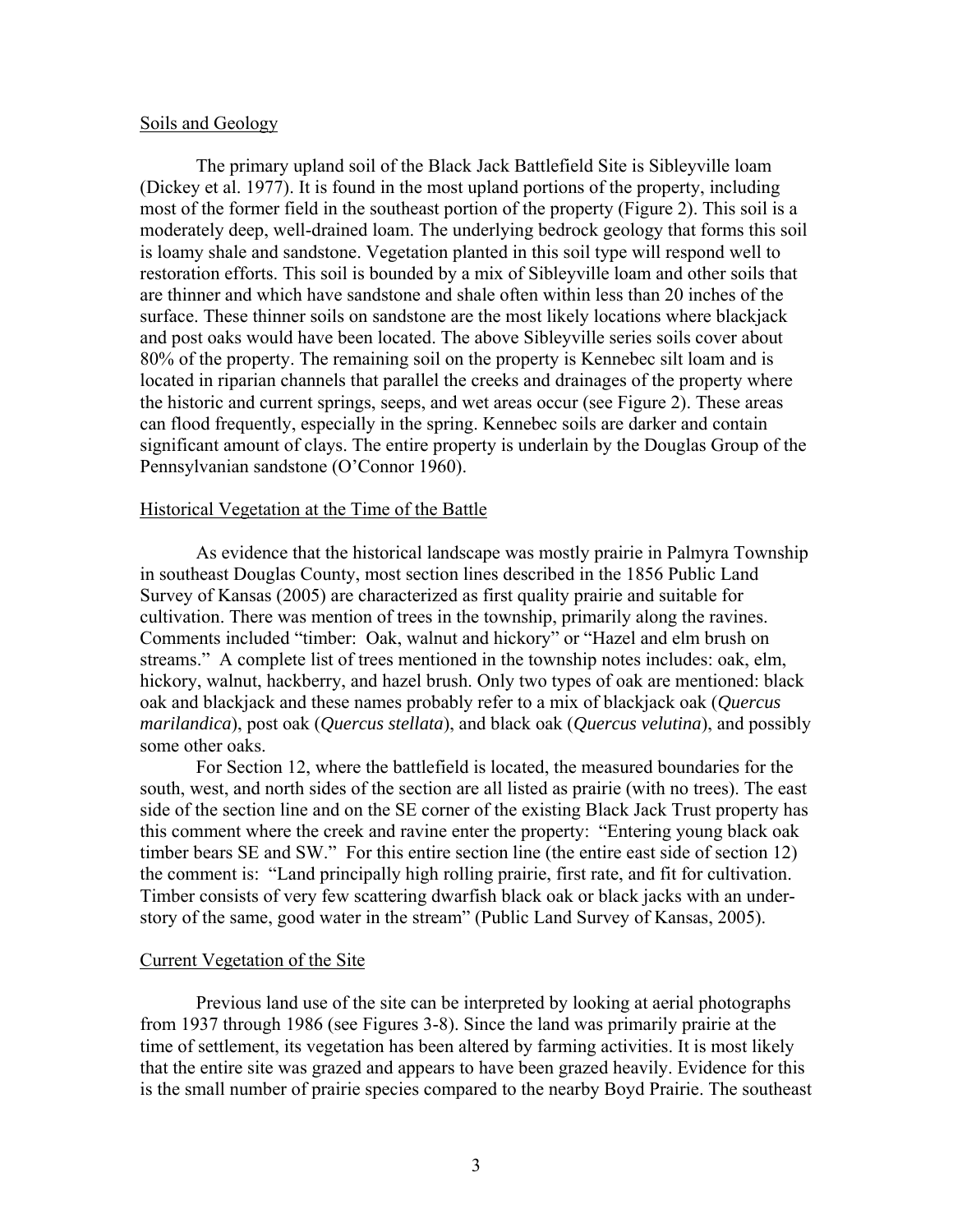portion of the site was plowed and already cropland when the first available aerial photograph was taken in 1937 (Figure 3). Other influential land uses include the impact of the farmstead on the property and the intense use of the land adjacent to the homestead. By looking at the series of photos taken since 1937 (Figures 3-8), we can see the continued encroachment of trees and shrubs on the property due to the lack of fire or other methods of brush and tree removal. This is especially evident in the areas where heavy grazing of the native prairie permitted the invasion of trees and brush, particularly those species that were the most resistant to cattle—thorny or non-palatable trees such as osage orange (*Maclura pomifera*), honey locust (*Gleditsia triacanthos*), and red cedar (*Juniperus virginiana*).

 It was important to thoroughly survey the property for plant species to see which native species remained on the property. Staff at the Kansas Biological Survey visited the property numerous times during the spring, summer, and fall of 2006 to document the plant species that occur on the property (see Appendix 1). Of particular interest were species with prairie or savanna affinities. As a way to look at the property and to develop a restoration plan, the property was divided into land use or habitat types. Those five land use or habitat units can be seen in Figure 1 and are:

- 1) Creek/Seeps/Wetland—area adjacent to the creek that contains wet soils and seeps (13.9 percent of the property or 5.6 acres).
- 2) Field—area of farmed ground in the southeast portion of the property (15.6% or 6.5 acres).
- 3) Woods or Forest—most densely wooded areas in the northwest of the property and near the creek area (29.3% or 11.7 acres).
- 4) Prairie/Pasture—area that was pasture but still somewhat open, primarily in the southwest portion of the property (33.5% or 13.4 acres).
- 5) Ornamental or Planted—area immediately around the house and planted sugar maple grove  $(7.7\% \text{ or } 3.1 \text{ acres})$ .

Overall, the property has good plant diversity of plant species with 216 species found at the site. Although additional fieldwork will result in finding a few more species, the species list is relatively complete, allowing a discussion of the current vegetation. The current vegetation reflects the past years of management and use of the farm. One of the tools used to judge the quality of a site is the Floristic Quality Assessment (FQA). FQA is a standardized tool used to estimate the floristic quality of a natural area based on the vascular plants growing there (Taft et al. 1997; Freeman and Morse 2002). By extension, it can be used to assess the overall ecological quality of a site. Ecologists, botanists, environmental professionals, and land managers use FQA to establish baseline assessments, to conduct long-term monitoring, and to assess restoration progress in a variety of ecological settings (Herman et al. 1997; Taft et al. 1997). Developed in the 1970s (Wilhelm 1977; Swink and Wilhelm 1979), the method has been refined from its original form (Wilhelm and Ladd 1988; Taft et al. 1997; Rooney and Rogers 2002) and now is in use or development in numerous states and provinces in the United States and Canada (Taft et al. 1997).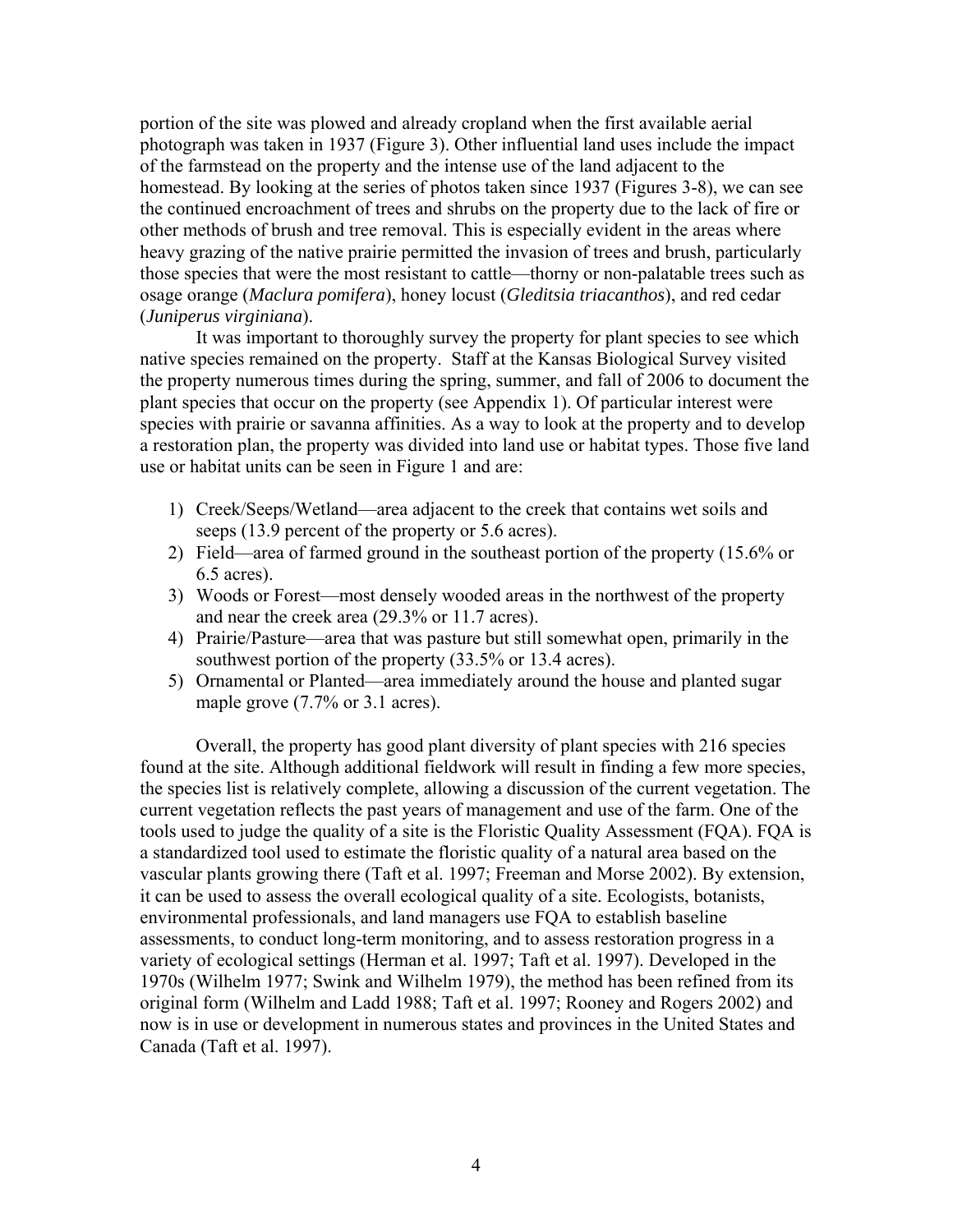The method was developed to avoid subjective measures of natural community quality such as "high" or "low." Some elements of FQA are still subjective, but the method has clear advantages over other evaluation tools, including repeatability and ease of application. Ideally, FQA should be used with other content-based and context-based measures (sensu Rooney and Rogers 2002) to estimate the integrity of native plant communities (Taft et al. 1997).

The FQA method is based on calculating an average coefficient of conservatism (C) and a floristic quality index (FQI) for a site. It may be used to compare several sites supporting the same community type (e.g., several Glaciated Tallgrass Prairies) but should not be used to compare different community types (Rooney and Rogers 2002). A coefficient of conservatism is an integer from 0–10 that is assigned to each native plant species in a given geographic region, often a state or province. Naturally occurring hybrids are not assigned coefficients.

Coefficients of conservatism express two basic ecological tenets: plants differ in their tolerance of the type, frequency, and amplitude of human disturbance, and plants vary in their fidelity to remnant natural plant communities (Taft et al. 1997). As employed in FQA, these two principles exhibit an inverse relationship: the lower a species' tolerance of human-mediated disturbance, the higher its likelihood of occurring only in a natural plant community. Low coefficient values (0–3) denote species (see Appendix 1) often found in highly disturbed habitats and without a strong affinity for natural communities. High coefficient values (7–10) denote species (see Appendix 1) that tolerate only limited disturbance and usually are found in natural communities. With these principles as a guide, the C value applied to each species represents a relative rank based on observed behavior and patterns of occurrence in Kansas's natural communities. Non-native species are not assigned coefficients because they were not part of the presettlement landscape. They do have an effect on FQA, however, and they may be incorporated in the assessment process.

 The FQA process begins with a thorough inventory of vascular plants. The checklist then is used to calculate a floristic quality index (FQI). A mean C value (mean C) is calculated. The mean C value is the arithmetic mean of the coefficients of all native vascular plants occurring on the entire site (mean  $C = \Sigma C/N$ ), without regard to dominance or frequency. Non-native species are excluded from the calculation of mean C. The FOI is the mean C multiplied by the square root of the total number of species ( $\sqrt{}$ N) inventoried on the site (FQI = mean  $C \times \sqrt{N}$ ).

 For the Black Jack Battlefield Site all Coefficients of Conservatism and FQA scores for each unit are given in Appendix 1. Although the majority of scores at the site indicate that native species are present, the overall quality is low to medium. Conservative species have for the most part been lost at the site, which means that there is an opportunity for their reintroduction in a restoration attempt. The FQA score for the prairie site is the highest, but it is only 18.5. High quality native prairie remnants, such as the nearby Ivan Boyd Prairie have scores as high as 30. These low scores indicate that all management units at the Blackjack Battlefield Site are in great need of restoration.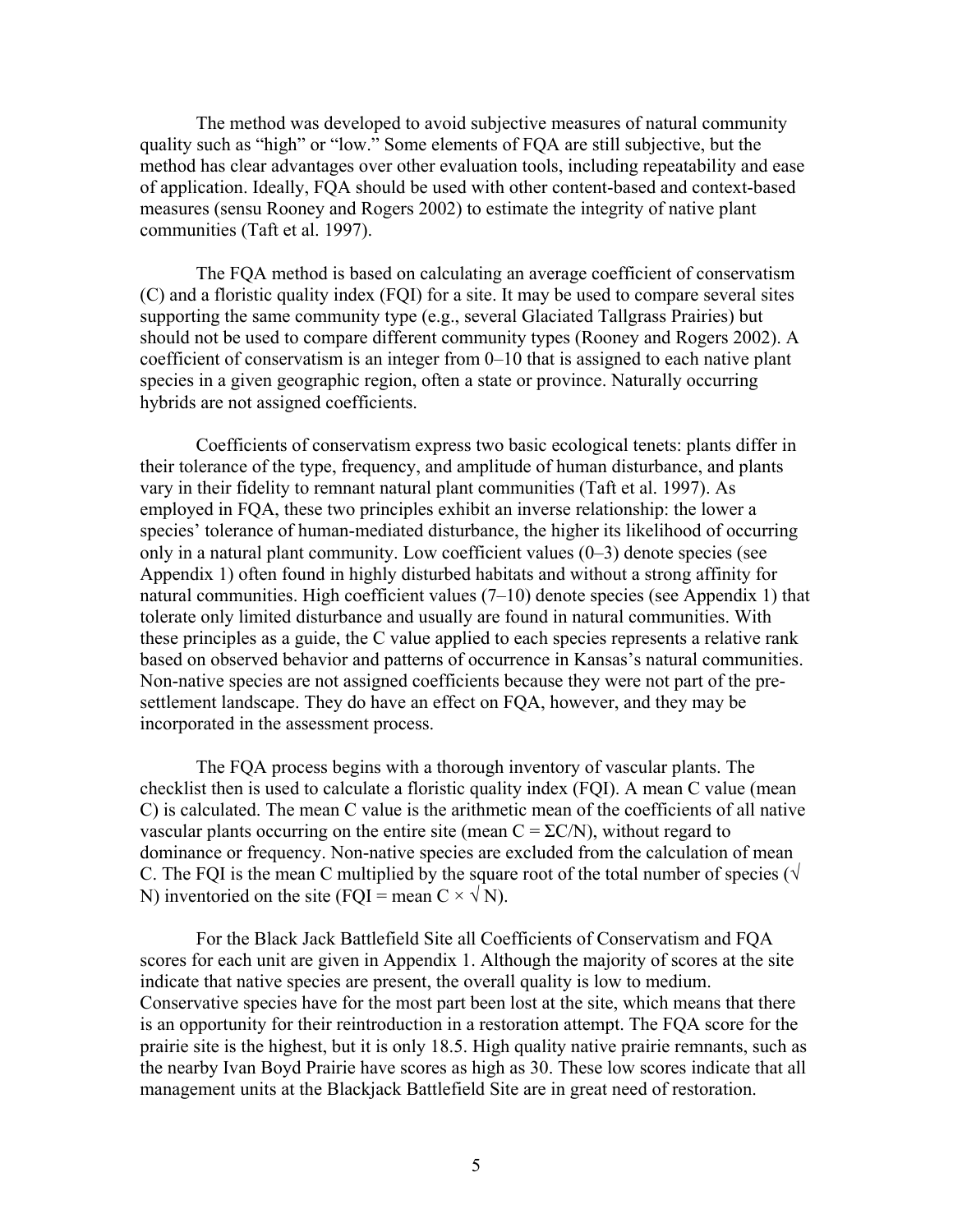## **Restoration Plan: Prairie, Savanna and Other Areas of the Black Jack Battlefield Site**

 The Black Jack Trust lands were originally entirely or almost entirely prairie. A few blackjack oaks occurred on the property along its east side. An important goal of the restoration process is to return natural vegetation, in this case prairie and savanna vegetation, to areas of the property. In addition, there is a historic portion of the property related to the historic farm that also needs to be conserved. The battlefield area will be easier to observe without significant under-story brush or trees. Over the last few decades, much of the property has grown up in shrubs and trees. In addition, trees were planted, including a sugar maple grove, to commemorate the battle site and around the farmstead. Most of these large trees should be left on the property as part of that history. The focus of the re-vegetation efforts will be the former field area in the southeast portion of the property and the prairie/pasture area in the southwest (see Figure 1). These two areas combined contain most of the lands south of the house and farm buildings on the property and are the bulk of the acreage of the property. They will be treated separately in the outline below because of their different management history and recent land use. Costs of tasks are given below and reflect estimates based on hiring the work done.

A) Prairie/pasture Area in Southwest Portion of the Property (area south of the barn)

 This area is composed primarily of brush, trees, and grass. Some areas have been recently cut and some areas have been disturbed by removal of trash and debris. The size of the restoration project should be the maximum area in the southern portion of the property that can be cleared (estimates based on 13.4 acres and provided here for illustrative purposes).

- 1) Rotary mow as much of the area as possible as soon as possible (\$50/acre or \$670).
- 2) Cut as many trees and shrubs as close to the ground as possible, so that mowing equipment will not hit stumps; then treat stumps with herbicide (\$600/acre or \$8,000 for cutting, stump treatment, burning brush, and removing trees).
- 3) As soon as the trees and shrubs have dried, burn them and as much of the surrounding pasture area as possible (prescribed burn--\$1,600 for mowing fire breaks, obtaining permit, liability concerns, and scheduling and organizing volunteers/crew). Piles of woody material to be burned should be placed in areas where soil sterilization is not a problem, that is, where there is no desirable remaining vegetation.
- 4) Purchase seeds of native grasses and wildflowers (from Table 1 and 2; approximately \$1,100 at \$80/acre for native grasses).
- 5) During the growing season, apply herbicide areas with undesirable perennial vegetation—patches of poison ivy, re-sprouting brush, etc. This will likely be done with a tractor and spray rig (\$65/acre or \$900).
- 6) In the late spring, closely following fire and herbicide, no-till drill all grass seed and broadcast all prairie wildflowers (these seeds are odd shaped and not easy to distribute using drilling equipment). It is recommended to strategically seed some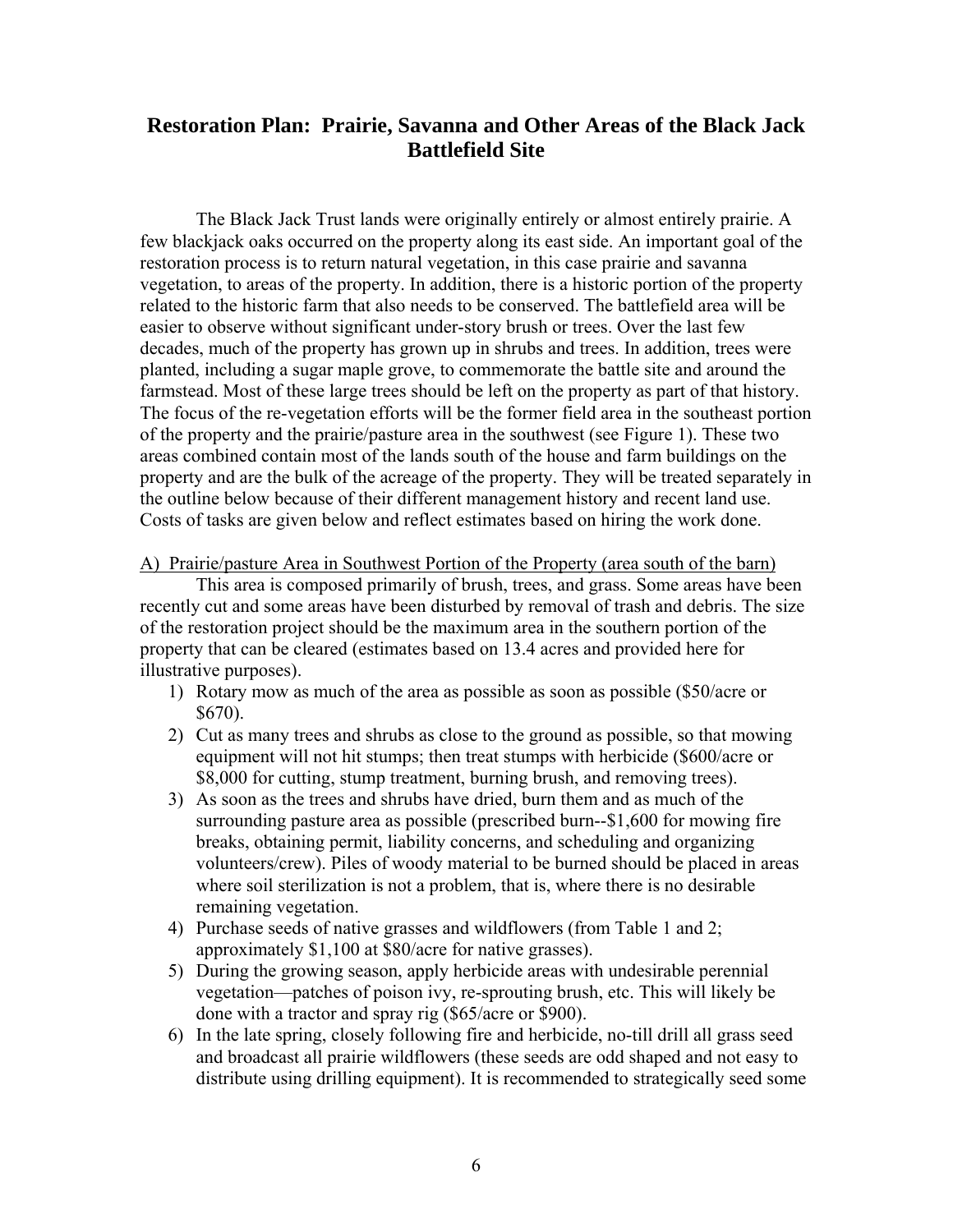areas more heavily or with specific forbs to make more natural patchiness (\$1,000 for installation at \$65/acre).

- 7) Follow up with spot herbicide treatment on re-sprouting woody vegetation and invasive weeds (if necessary) during the summer months (\$65/acre or \$900).
- 8) Mow at a height of 8-10 inches to discourage weedy vegetation (\$50/acre or \$670).
- 9) Evaluate in the fall for seedlings (\$670).
- 10) Burn in the late fall or spring wherever there is enough fuel to carry a fire (\$1,200  $2<sup>nd</sup>$  year burn).
- 11) Consider reseeding the following spring.
- 12) Use spot herbicide to discourage woody and weedy vegetation (\$600 for  $2<sup>nd</sup>$  year).
- 13) Burn several years in a row to encourage the native vegetation and to discourage the woody vegetation  $(\$1,000$  for  $3<sup>rd</sup>$  burn).

Total costs: approximately \$18,310.

B) Former Crop Field Area in the Southeast Portion of the Property (area south of the house; estimate based on 6.5-acre site and provided here for illustrative purposes).

- 1) Remove woody vegetation around edges, cut very close to the ground, treat the stumps with herbicide (\$300).
- 2) Till the field once in the fall to remove current vegetation (\$600).
- 3) Purchase seeds of native grasses and wildflowers (from Table 1 and 2; \$550 for seeds).
- 4) No-till drill all grass seed and broadcast all prairie wildflowers (these seeds are odd shaped and not easy to distribute using drilling equipment; approximately \$550).
- 5) Follow up with spot herbicide treatment on re-sprouting woody vegetation and weeds (if applicable) along the edge during the summer months (\$150).
- 6) Mow the site at 8-10 inches to discourage weedy vegetation (\$300).
- 7) Evaluate in the fall for seedlings.
- 8) Burn in the late fall or spring wherever there is enough fuel from the dried vegetation to carry a fire (\$800).
- 9) Consider reseeding the following spring.
- 10) Burn several years in a row to encourage the native vegetation (\$800).

Total costs: approximately \$4,050.

## C) Blackjack Savanna Restoration Area

 In areas with larger trees along both sides of the stream in the central portion of the property, selective cutting should leave the large native trees, such as oak (*Quercus* spp.), elm (*Ulmus* spp.), hackberry (*Celtis occidentalis*), walnut (*Juglans nigra*), and hickory (*Carya* spp.). Where trees are widely spaced, native grasses can be established where light regularly reaches the ground. This area should be managed as part of the restored prairies mentioned above. The size of this area will be determined by how much area is cleared and how many larger trees are left. It would also be very appropriate to plant some additional blackjack oak in this area. An additional expansion of the savanna restoration could occur in the northwest portion of the former crop field (west of the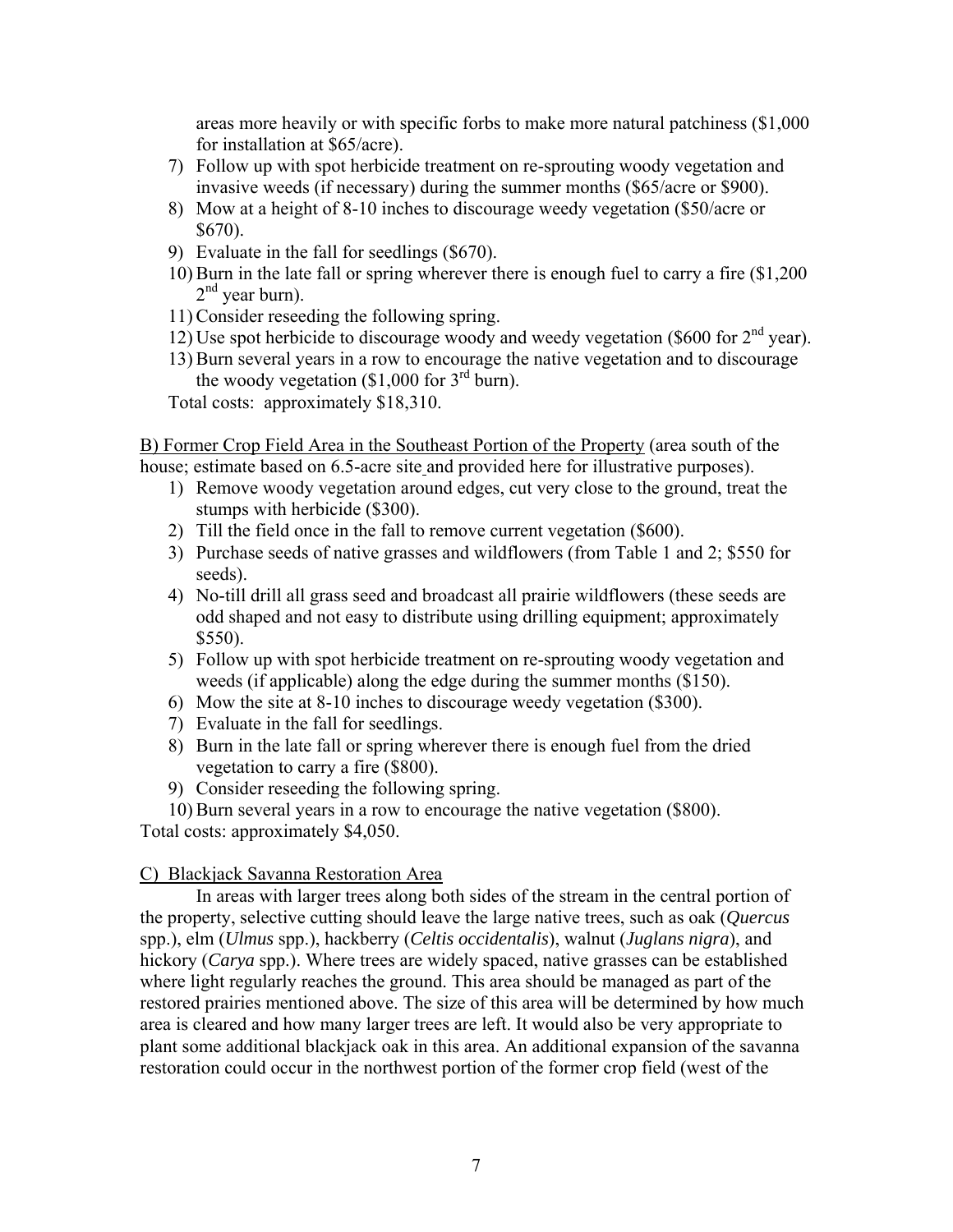house) using the same procedures. This would facilitate a high-profile project that could involve the public and volunteers.

## D) Battlefield Site in Northeast Portion of the Property

 There are some very large trees (planted pecan and others) in this area that should be retained as part of the area that will be managed by mowing. Since there is great interest in this area being open and not too dense, occasional mowing between trees may be the best long-term management of the area due to its importance for historical interpretation.

- 1) Brush should be removed and all stumps treated with herbicide.
- 2) A low-growing native grass and wildflower mix will be planted. This area can be either burned or mowed for future management.

## E) Sugar Maple Grove

 This historic grove in the northeast portion of the property should be maintained. Occasional mowing between the trees (maybe once or twice a year) and the planting of additional grass seed, such as tall fescue (*Festuca arundinacea*), should be all that is needed for management.

## F) Areas Around Farm Buildings

 The farmstead areas should be maintained as lawn. Seeding of some lawn grasses may be appropriate here as this area will likely be used for historical interpretation and mowing will likely be the best management.

## G) Creek/Riparian Area

 This area contains the springs and seeps that were used as a watering sources along the historic trails. These areas contain significant wetland vegetation and should be kept from being overgrown by brush and trees (some thinning would be helpful). Reseeding with riparian/wetland ground cover would complement the thinning if vegetative response is inadequate (lower priority; brushing for 5.5-acre site is estimated at \$200/acre or \$1,100.)

## H) Other Wooded Areas

 There are other wooded areas, including along the road and to the north of the barn, and along the riparian areas that will be left as a forested area. Although of lower priority, tree thinning in these areas would be very useful, especially to remove nonnative species (osage orange, mulberry) and those species that responded to past heavy grazing and are undesirable (honey locust, red cedar, and black locust). Of note, along this ravine are some of the only blackjack oaks on the property (none of which date back to the battlefield times). Thinning the underbrush along the road, but leaving the large trees is desirable for both management reasons and to increase the visibility of the property (low-impact thinning, cutting, use of herbicide, burn brush piles, and removing trees is estimated at \$6,000 for this 11.75-acre area).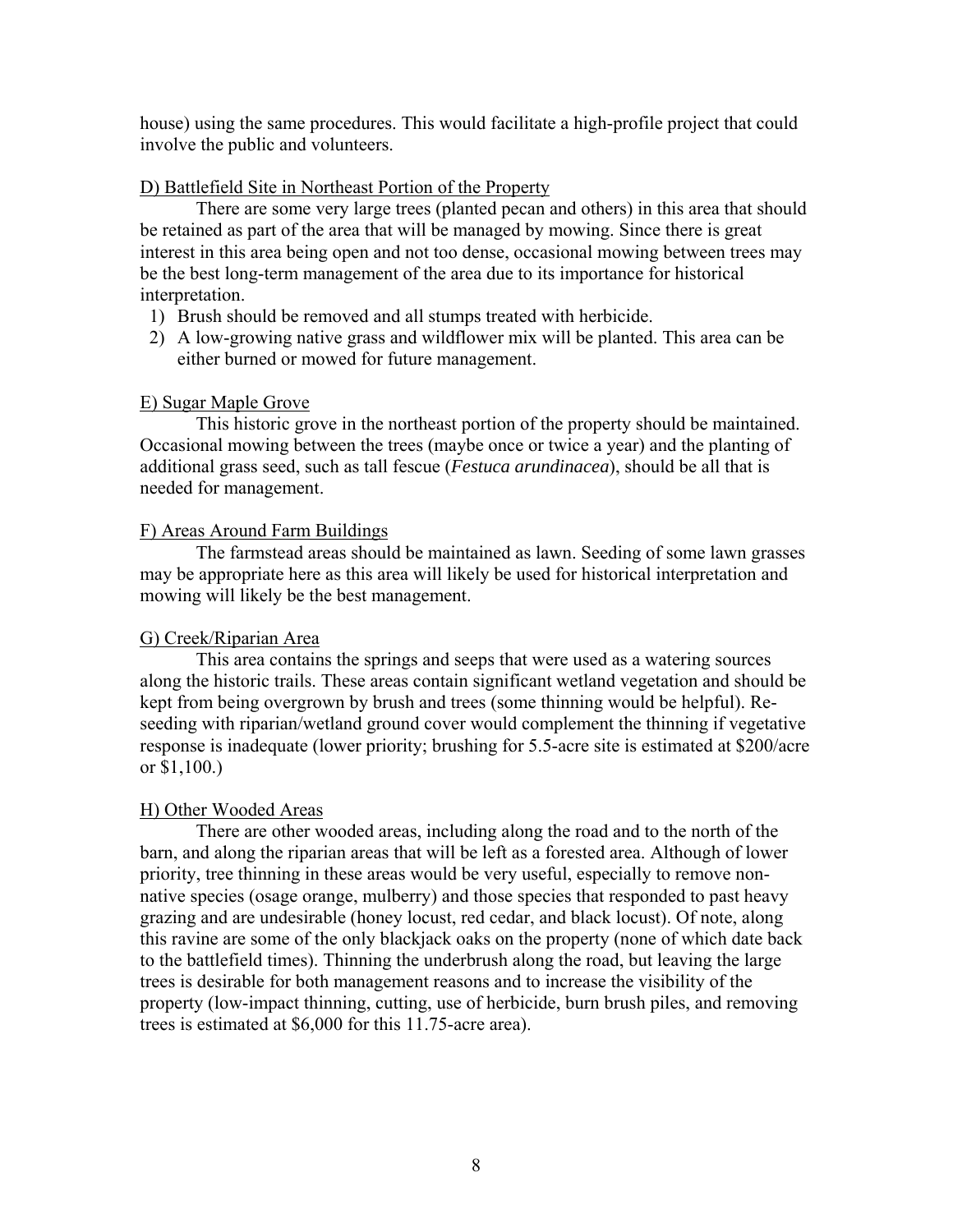#### I) Trails and Connectivity to the Surrounding Area

 The restoration and management plan should look beyond the property for opportunities to link with other projects and provide a way to encourage the public to make use of the site. Any opportunity to connect this parcel to the Ivan Boyd Native Prairie (diagonally adjacent to the northeast) would facilitate movement of species and create a more valuable habitat.

Trails that connect to the Ivan Boyd Memorial Prairie and the roadside cabin, the City of Baldwin, Douglas County State Lake, or even to Lawrence or the Kansas City area should be considered. A trail within the Blackjack Battlefield Site, ideally a loop that makes a large internal circle, would help facilitate use by the public and allow for interpretation of the property. Signage and kiosks could be used to interpret the historical significance of the property (both the battle and the historic farm site). In addition signage could be used to explain the prairie and savanna restorations, and a series of signs or displays could identify plants, birds, or animals on the property.

#### **Proposed Budget for Restoration Work**

 Expenses for this work can only be estimated, but are useful in the planning process. These estimates include costs for hiring local contractors, but expenses can be greatly reduced if volunteers are used for some tasks.

Brush-clearing: \$15,000-20,000 given the extent of trees in pasture and riparian areas Need to burn brush and remove trees and brush

Tilling: about \$1,000 to prepare soil for seeding an area of 3-5 acres

Native grass seed purchase: \$2,000 (\$80/acre for 25 acres) plus \$2,000 to install seed

Wildflower Seed:  $$2,000$  (ideally this is funding for hand collection of seeds from near-by local prairies)

Vegetation management for the 3 years after the initial seeding: \$2,500 each year (mowing all areas once or twice a year, substantial time in herbicide spotspraying)

Follow-up seed and seeding in year 2: \$500 for seed costs

Burning: \$1,000-2,000 per year for prescribed burning depending on help, equipment availability, and personnel turnover; includes mowing firebreaks, permits, and mop up

#### **Schedule for Plantings**

 The schedule can be modified related to when the restoration project begins. The following schedule would be ideal times.

## Year 0

Fall—Land preparation—removal of trees and brush where they are a problem Could burn available grass or brush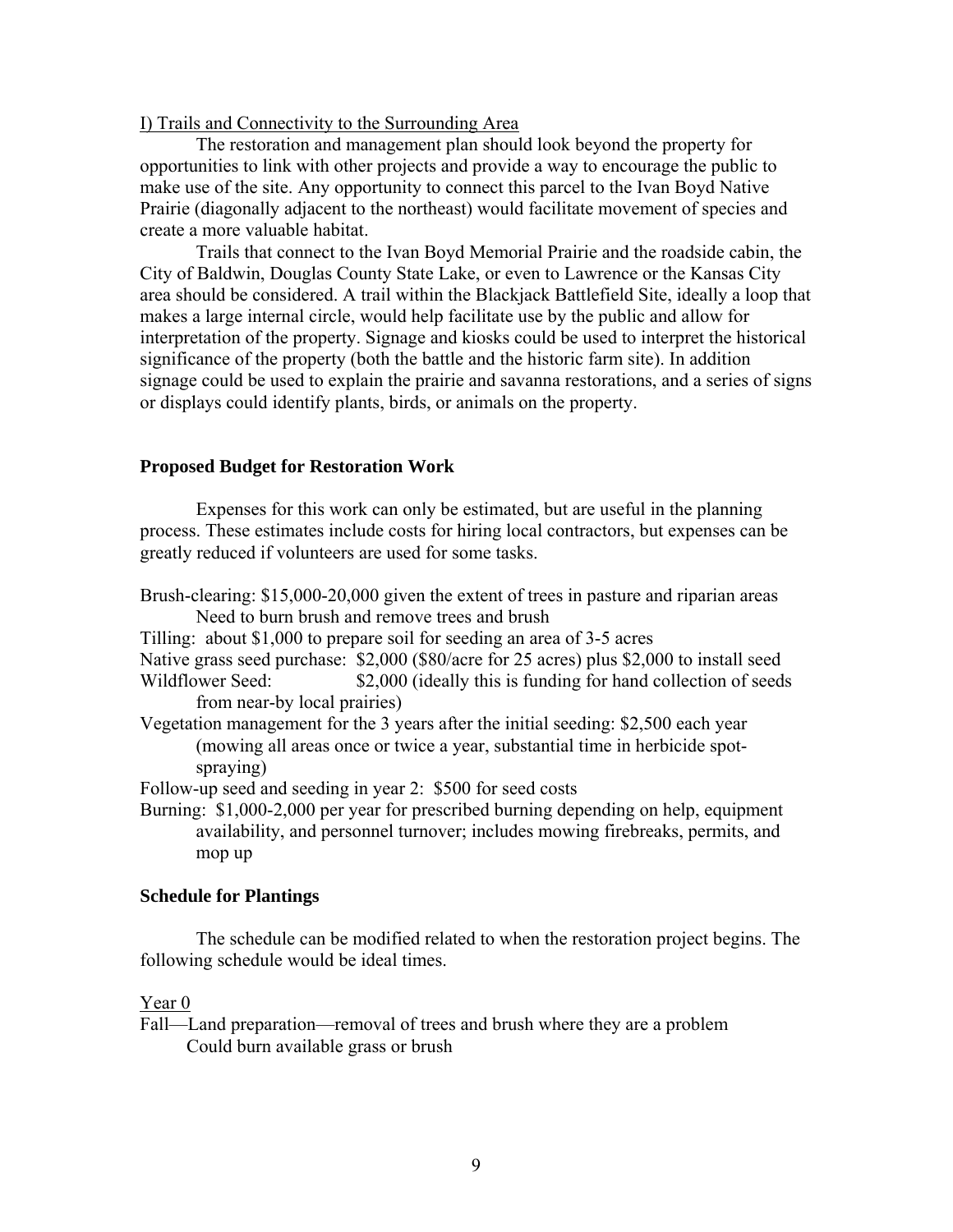Year 1

March—Burn all brush piles and all grassy areas that can burn

March-Early April—Apply herbicide to sprouting trees and shrubs and to areas of poison ivy and other non-desirable vegetation

April—No-till drill grass seeds and broadcast seeds that will plug the drill

July—Mow the restored areas to about 8 inches tall to reduce weeds

July/August—Pray for rain; it is very important for the seedlings to make it through the first year

August/September—Follow-up herbicide spraying

Year 2

April—Burn any areas that might carry a fire

April—Reseed in areas where vegetation is thin

June, July, and August—Spot-herbicide where needed

July—Mow the restored area to about 8 inches tall

Year 3

April—Burn all restored areas that will carry a fire June, July, and August—Spot-herbicide where needed July—Mow the restored area to about 8 inches tall Review previous work and make a long-term management plan

## **Grass Seeds for Restoration**

There are many good resources for restoring prairies. They include the *Tallgrass Prairie Restoration Handbook* by Packard and Mutel (1997) and *A Guide to Prairie and Wetland Restoration in Eastern Nebraska* by Steinauer (2003).

The grass seed mix (Table 1) consists of *Andropogon gerardii*, *Schizachyrium scoparium, Sorghastrum nutans, Bouteloua curtipendula, Panicum virgatum,* and *Agropyron smithii*. These species are used by the Douglas County Natural Resources Conservation Service (NRCS) for their Conservation Reserve Program (CRP) plantings (C. Davison NRCS, personal communication). Other grass species that could be added if available would include Canada wild rye (*Elymus canadensis)*, porcupine grass (*Stipa spartea*), prairie dropseed (*Sporobolus heterolepis*), and eastern gama grass (*Tripsacum dactyloides*).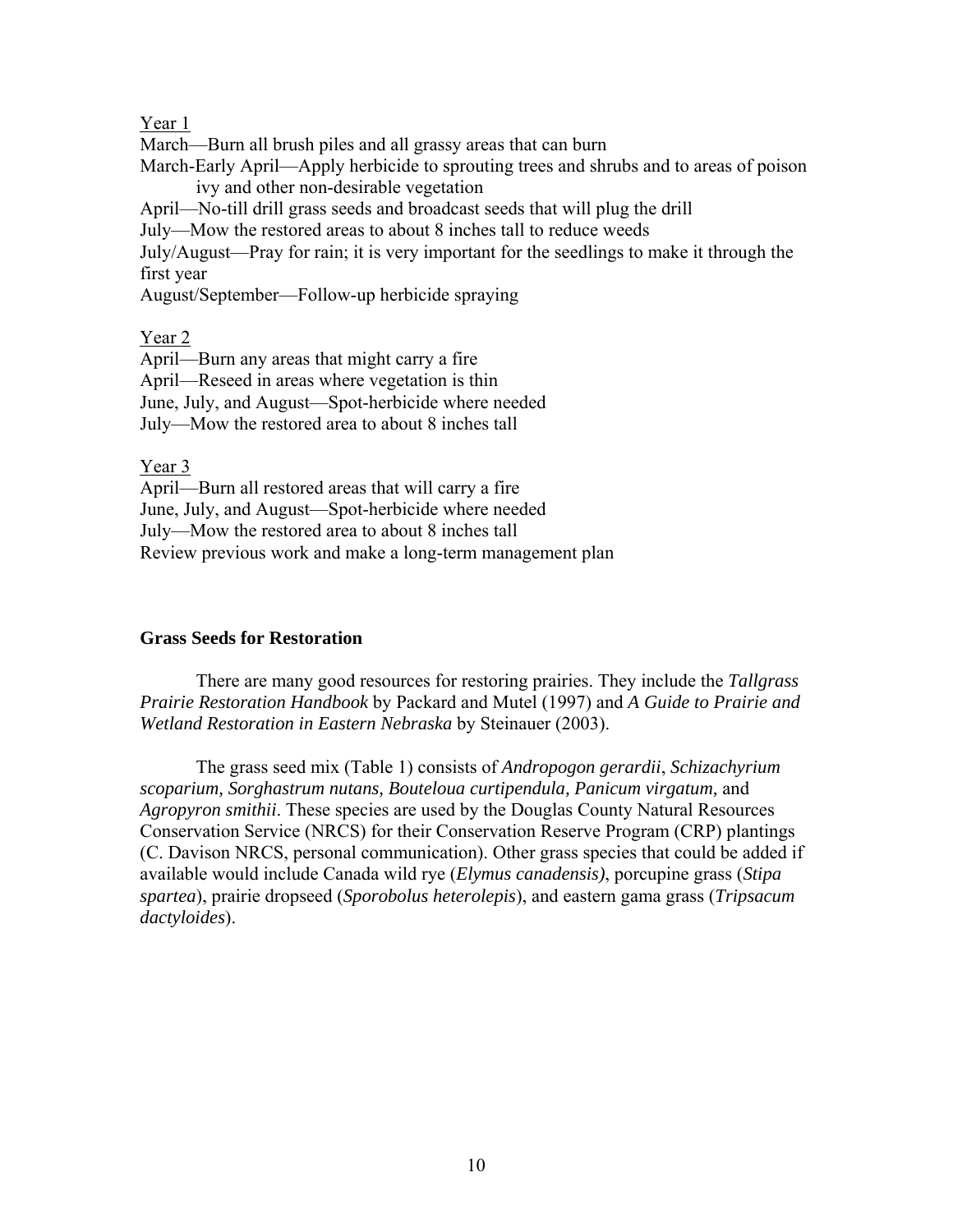#### **Table 1. Warm-season grass mix.**

| <b>Species</b>          | <b>Common name</b> |      | % of mix lbs/acre total lbs |       |
|-------------------------|--------------------|------|-----------------------------|-------|
| Andropogon gerardii     | Big bluestem       | 0.36 | 2.52                        | 47.9  |
| Sorghastrum nutans      | Indian grass       | 0.15 | 1.05                        | 19.9  |
| Schizachyrium scoparium | Little bluestem    | 0.20 | 1.40                        | 26.6  |
| Bouteloua curtipendula  | Side-oats grama    | 0.12 | 0.84                        | 16.0  |
| Panicum virgatum        | Switchgrass        | 0.05 | 0.35                        | 6.6   |
| Agropyron smithii       | Western wheatgrass | 0.12 | 0.84                        | 16.0  |
| Total                   |                    | 1.00 | 7.00                        | 133.0 |

## **Wildflowers for Restoration**

 Ideally wildflowers would be collected from local prairies and roadsides. In that regard, all native local species found in prairies and savannas could be a target, especially those with high coefficient of conservatism scores (see Appendix 1). Wildflower species may also be purchased. Below is a list (Table 2) of desirable species. If funds were plentiful or if volunteers spend considerable amounts of time collecting seed, ten or more pounds of wildflower seed could be planted. To collect ten pounds will require considerable effort, so a combination of the two techniques may be the best course of action.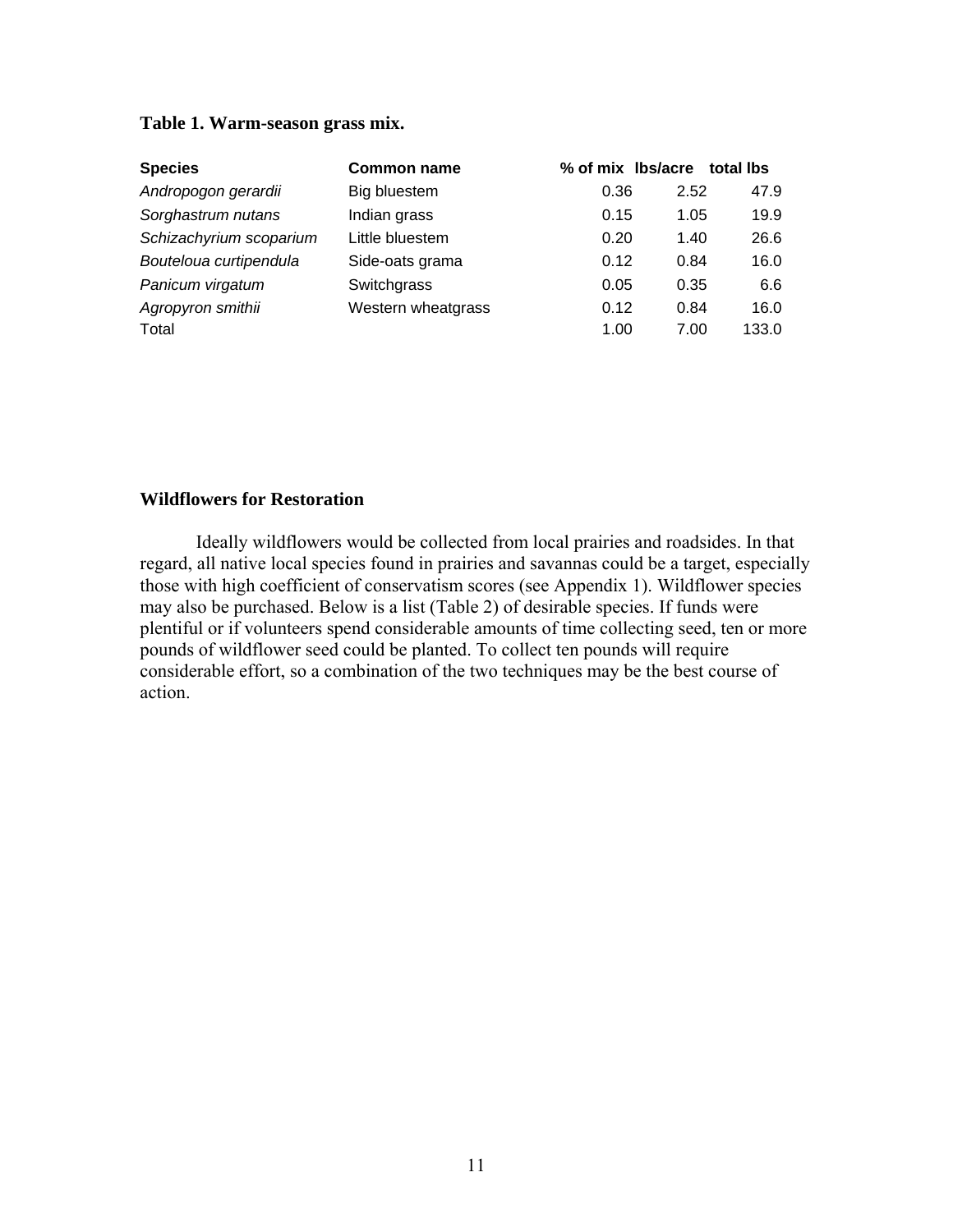### **Table 2. Native Wildflowers to Collect or Purchase.**

#### **Species Common name**

*Allium canadense* Wild onion *Amorpha canescens* Leadplant *Aster praealtus* Willow-leaved aster *Astragalus crassicarpus* Ground plum milkvetch *Baptisia alba* White wild indigo *Ceanothus herbaceus* New Jersey tea *Coreopsis palmata* Prairie coreopsis *Dalea candida* White prairie clover *Dalea purpurea* Purple prairie clover *Desmanthus illinoensis* Illinois bundleflower *Echinacea pallida* Pale purple coneflower *Eryngium yuccifolium* Rattlesnake master *Eupatorium altissimum* Tall boneset *Helianthus maximiliani* Maximillian's sunflower *Helianthus mollis* Ash-leaved sunflower *Helianthus rigidus* Stiff sunflower *Lespedeza capitata* Rabbit's foot lespedeza *Liatris pycnostachya* Tall gayfeather *Monarda fistulosa* **Bee balm** *Oenothera speciosa* White evening primrose *Penstemon digitalis* Foxglove beard tongue **Phlox pilosa Prairie phlox** *Polytaenia nuttallii* Wild parsley *Psoralea esculenta* Prairie turnip *Psoralea tenuifolia* Wild alfalfa *Rosa arkansana* Wild rose *Rudbeckia subtomentosa* Sweet coneflower *Schrankia nuttallii* Cat's claw sensitive brier *Silphium integrifolium* Rosinweed *Silphium laciniatum* Compass plant *Solidago rigida* Stiff goldenrod *Tephrosia virginiana* Goat's rue *Tradescantia ohiensis* Spiderwort *Viola pedatifida* Bird's foot violet

#### **Acknowledgements**

Several people from the Kansas Biological Survey helped with this study. They included: Suneeti Jog, Bernadette Kuhn, Quinn Long, Kevin Dobbs, and Jessica Dean. In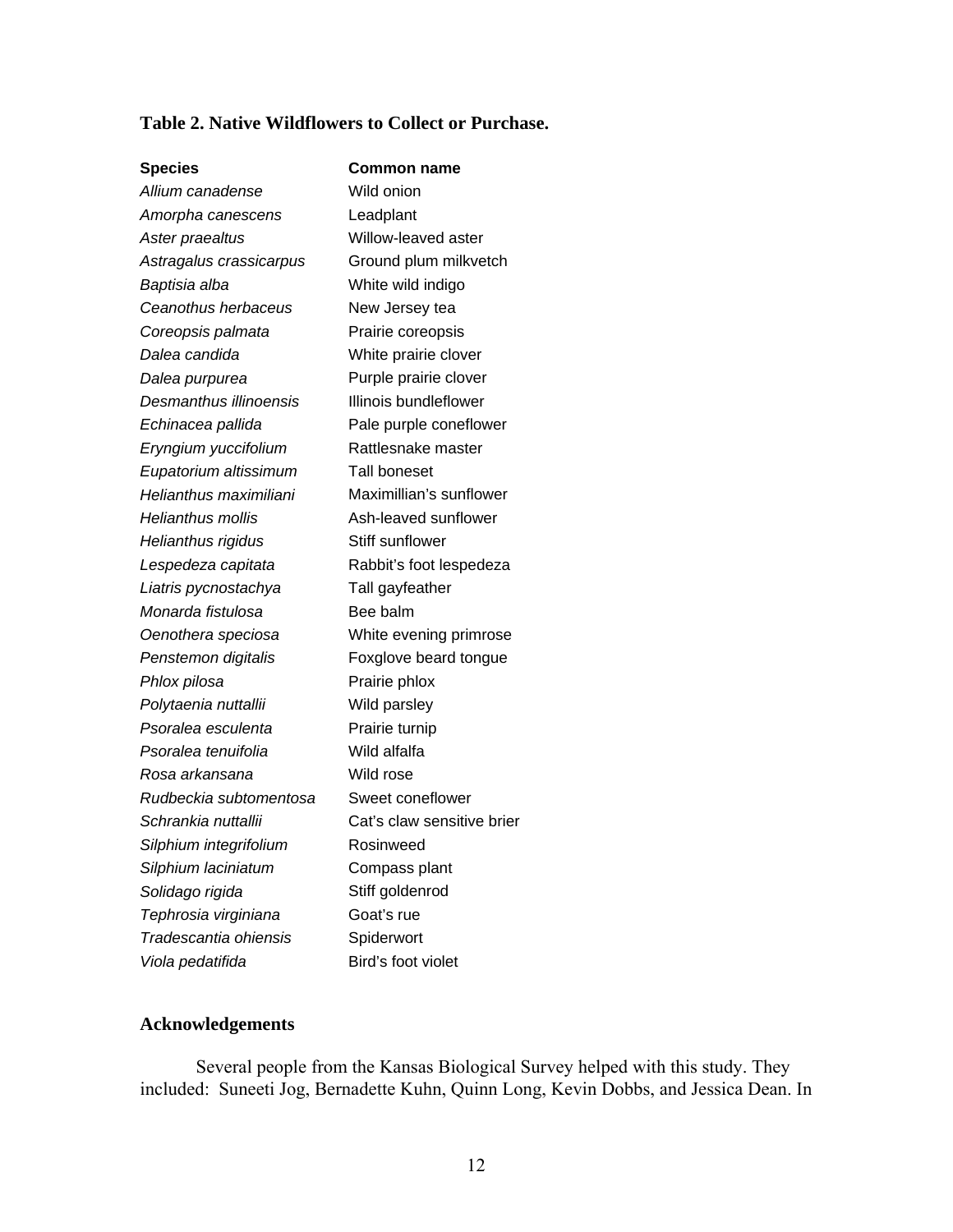addition, comments and edits were provided by Greg Kramos, US Fish and Wildlife Service, Frank Norman and Jason Dremsa of Applied Ecological Services, Roger Boyd, Baker University, and Sharon Ashworth and Jennifer Delisle of the Kansas Biological Survey.

## **References**

- Dickey, H. P., J. L. Zimmerman, R. O. Plinsky and R. D. Davis. 1977. Soil Survey of Douglas County, Kansas. U.S. Department of Agriculture Soil Conservation Science.
- Freeman, C. C., and C. A. Morse. 2002. Kansas floristic quality assessment: coefficients of conservatism. Unpublished report of the R. L. McGregor Herbarium and Kansas Biological Survey, University of Kansas. Lawrence.
- Great Plains Flora Association. 1991 (second edition). The Flora of the Great Plains. University Press of Kansas, Lawrence.
- Herman, K. D., L. A. Masters, M. R. Penskar, A. A. Reznicek, G. S. Wilhelm, and W. W. Brodowicz. 1997. Floristic quality assessment: development and application in the state of Michigan (USA). Natural Areas Journal 17:265–279.
- Kansas State Board of Agriculture. 1877. Fifth annual report of the State Board of Agriculture to the legislature of the State of Kansas. Geo. W. Martin, Kansas Publishing House, Topeka.
- O'Connor, Howard G. 1960. Geology and Groundwater Resources of Douglas County, Kansas. Kansas Geological Survey Bulletin 148.
- Packard, S. and C. F. Mutel. 1997. The Tallgrass Restoration Handbook. Island Press, Washington D.C. 463 pp.
- Public Land Surveys of Kansas.of the 1850s. 2005. Published on CD by the Kansas Society of Land Surveyors and Kansas Historical Society. Cameron Howell, Project Manager. National Archives, Record Group 49: Land Entry Files of the U.S. General Land Office, Bureau of Land Management. General Land Office Township Surveys, Kansas. Leavenworth, KS: Duke West Interactive Graphics, Inc.
- Rooney, T. P., and D. A. Rogers. 2002. The modified floristic quality index. Natural Areas Journal 22:340 –344.
- Steinauer, G. 2003. A Guide to Prairie and Wetland Restoration in Eastern Nebraska. Prairie Plains Resource Institute and Nebraska Game and Parks Commission. 82 pp.
- Swink,  $\overline{F}$ , and G. S. Wilhelm. 1979. Plants of the Chicago region.  $3^{rd}$  ed. Morton Arboretum, Lisle, IL.
- Taft, J. B., G. S. Wilhelm, D. M. Ladd, and L. A. Masters. 1997. Floristic quality assessment for vegetation in Illinois: a method for assessing vegetation integrity. Erigenia 15:3–23.
- Wilhelm, G. S. 1977. Ecological assessment of open land areas in Kane County, Illinois. Kane County Urban Development Division. Geneva, Illinois.
- Wilhelm, G. S., and D. Ladd. 1988. Natural area assessment in the Chicago region. In Transactions of the 53rd North American Wildlife and Natural Resources Conference, pp. 371– 375.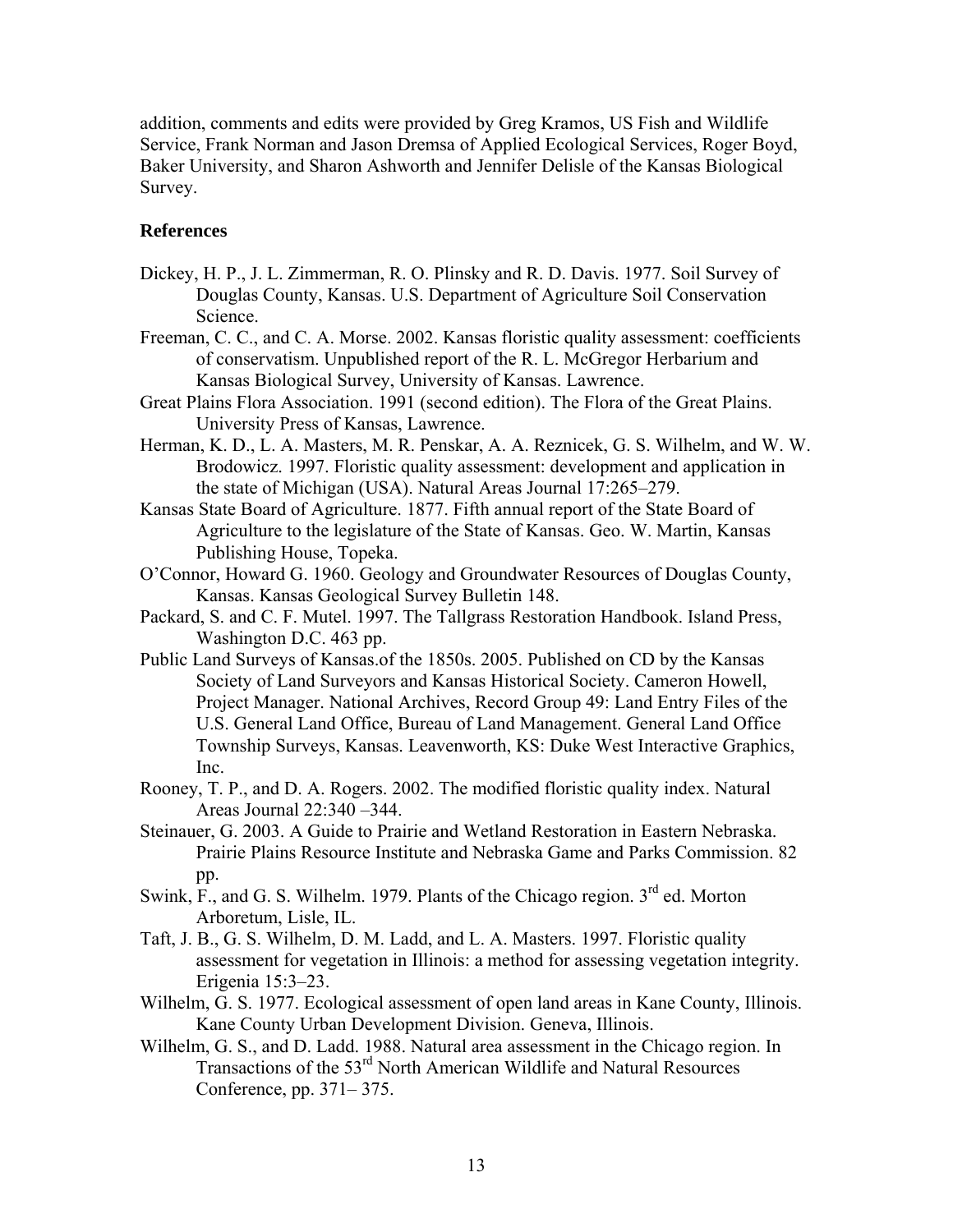

Figure 1. Management units at the Blackjack Battlefield site. S= Creek/Seeps/Wetland; F=Old Field; W=Woods or Forest; P=Prairie/pasture; O=Ornamental Plantings around structures or tree plantation. These units are also used for completing the plant species lists in Table 1. Image from USDA 2005.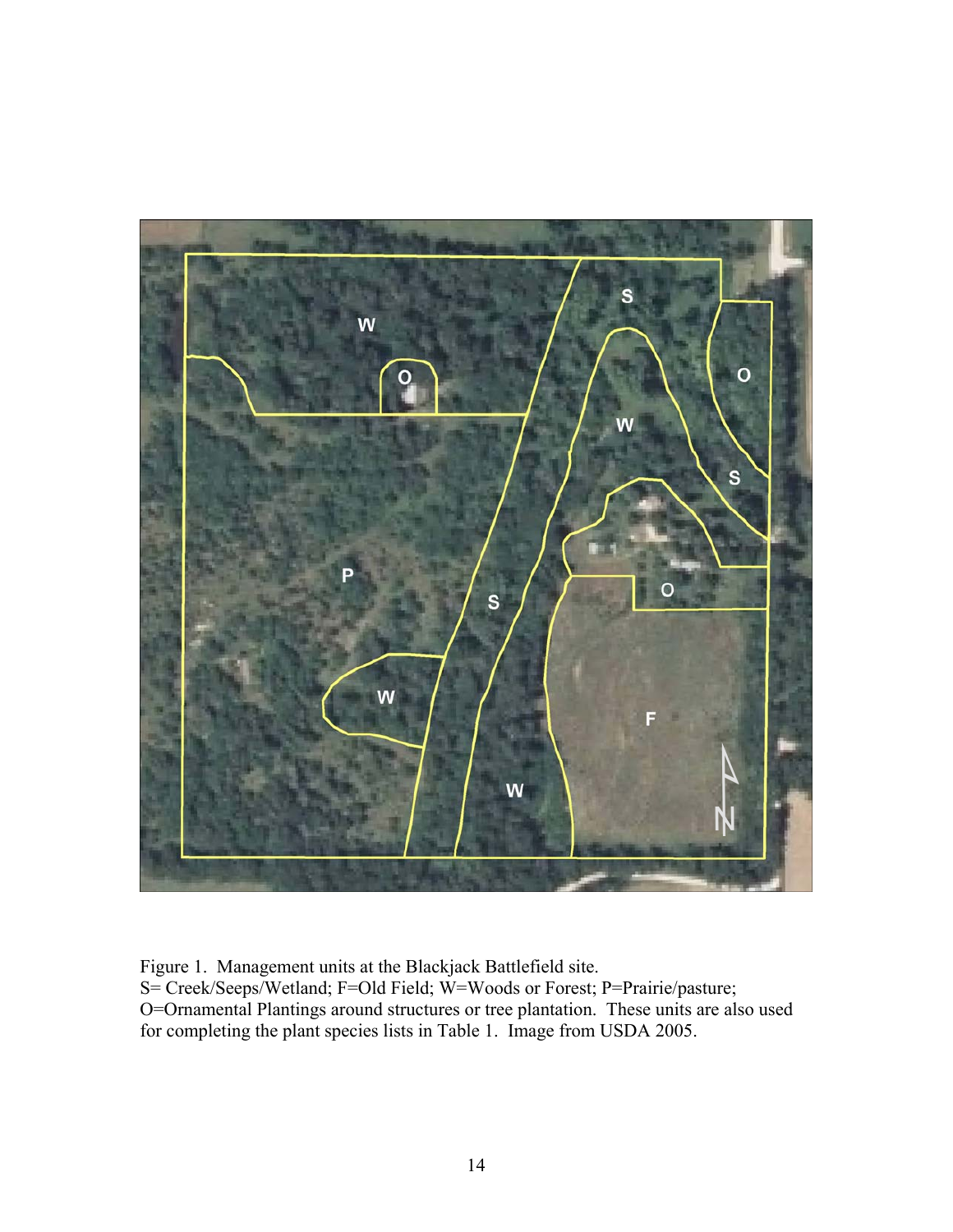

Figure 2. Soils of the Black Jack Battlefield Site.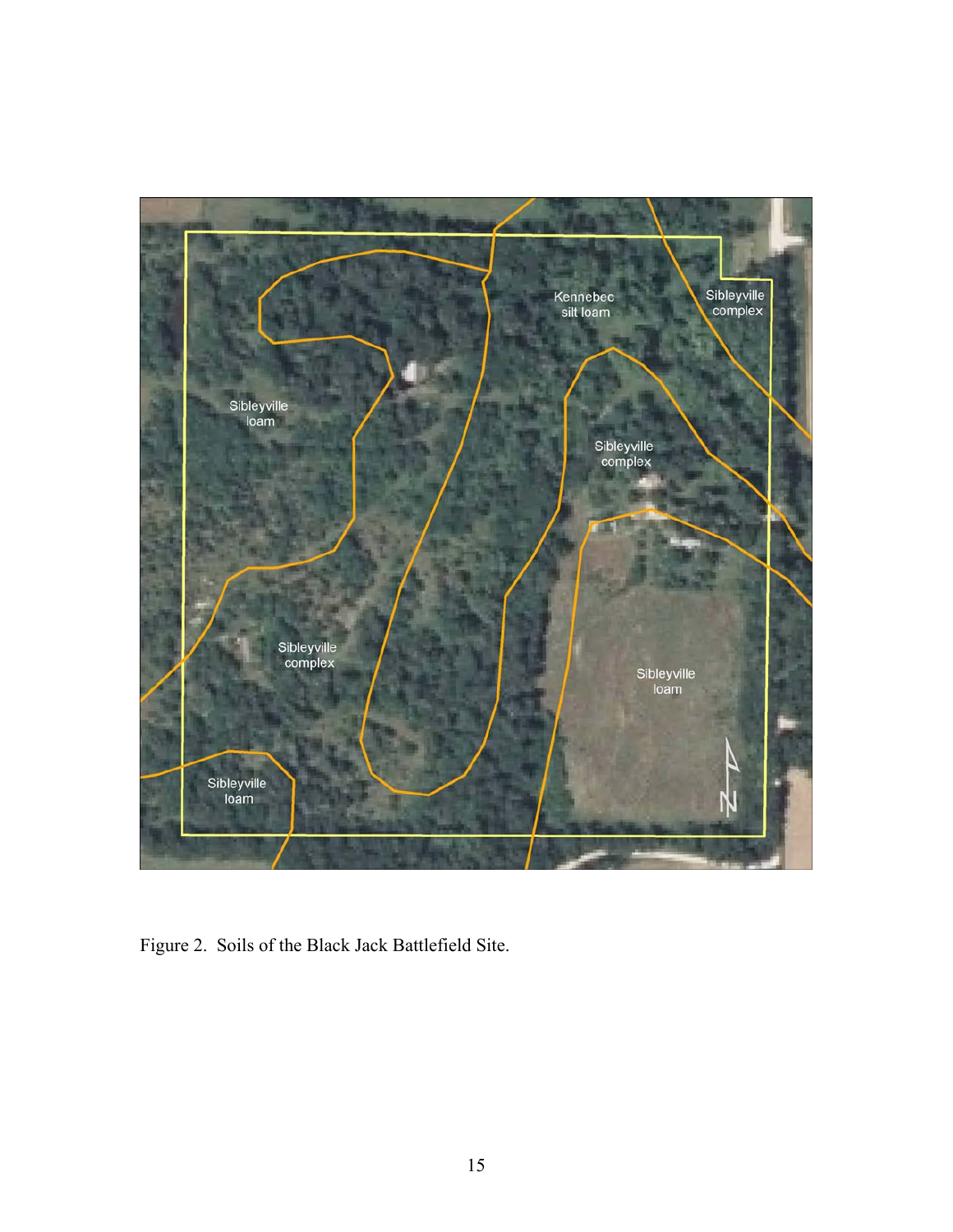

Figure 3. 1937 aerial image from the Blackjack Battlefield site. Source: USDA photo archives.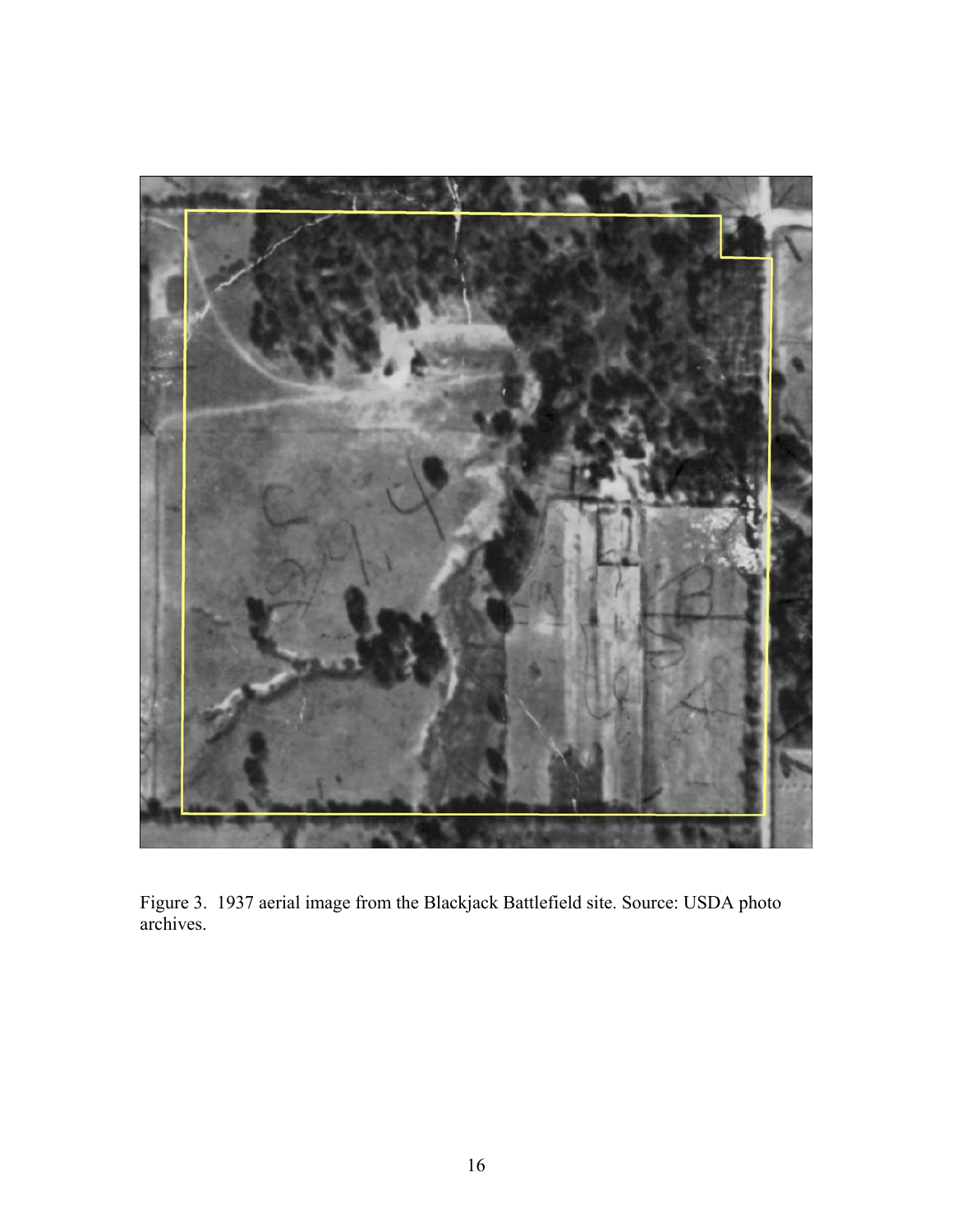

Figure 4. 1941 aerial image from the Blackjack Battlefield site. Source: USDA photo archives.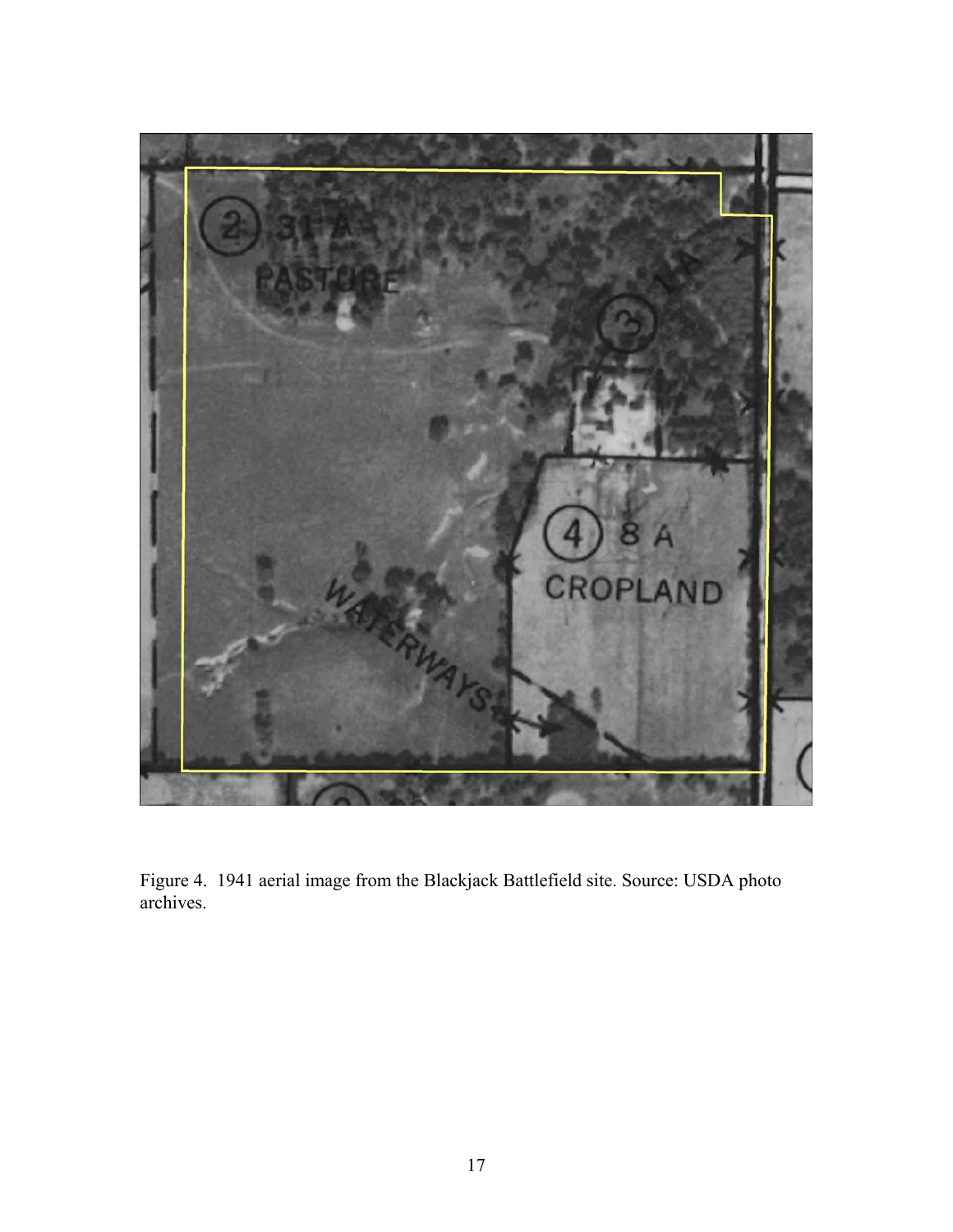

Figure 5. 1954 aerial image from the Blackjack Battlefield site. Source: USDA photo archives.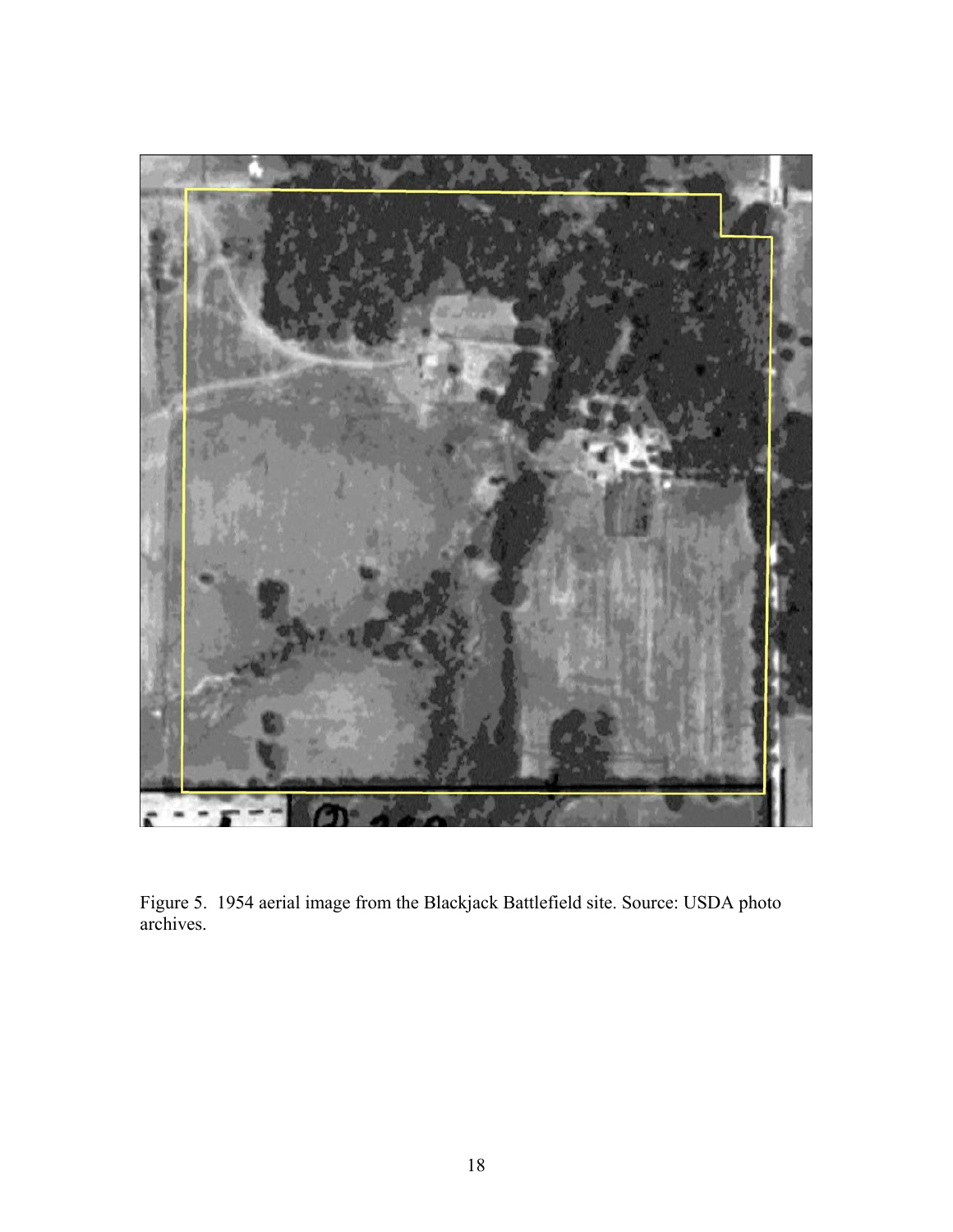

Figure 6. 1966 aerial image from the Blackjack Battlefield site. Source: USDA photo archives.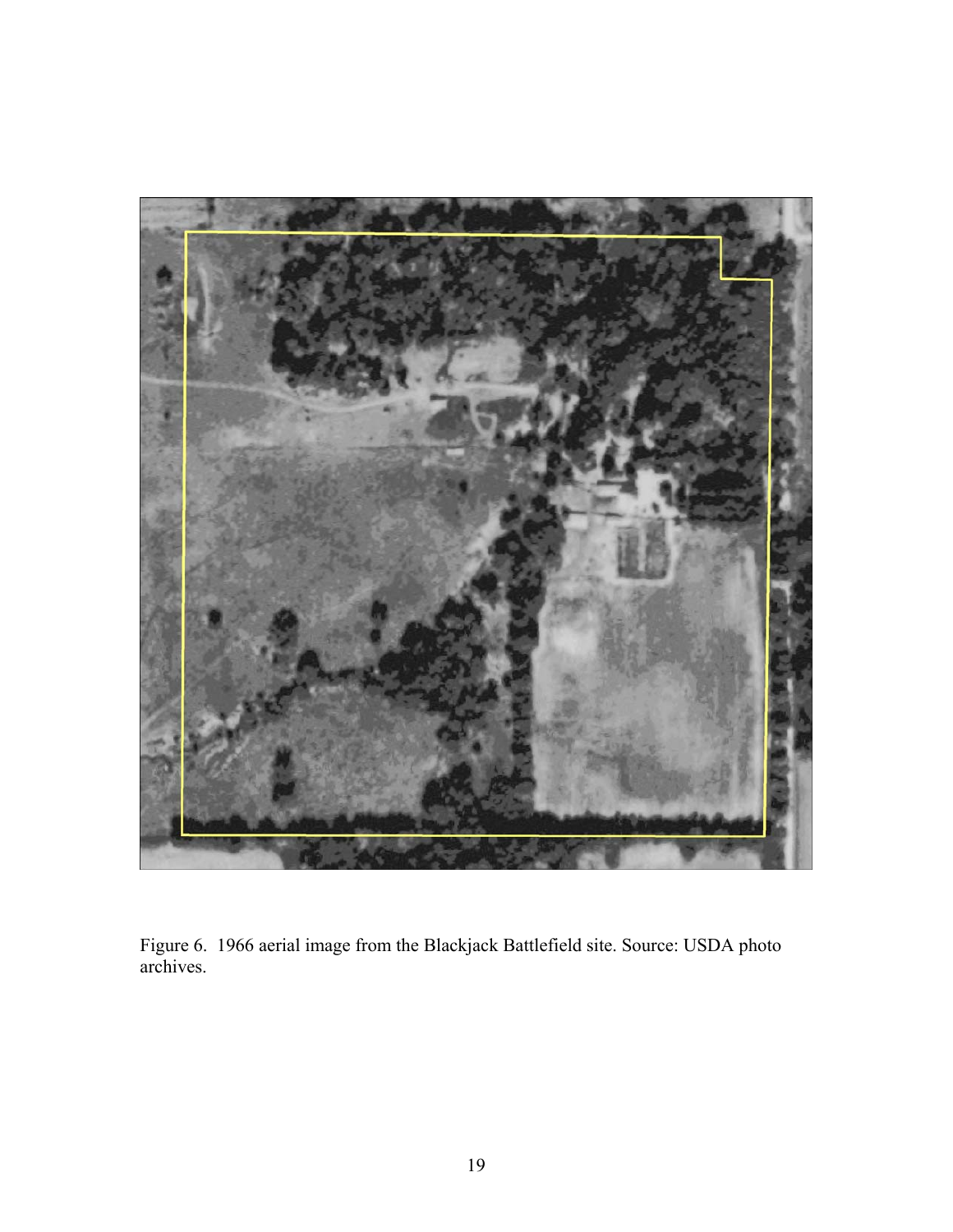

Figure 7. 1976 aerial image from the Blackjack Battlefield site. Source: USDA photo archives.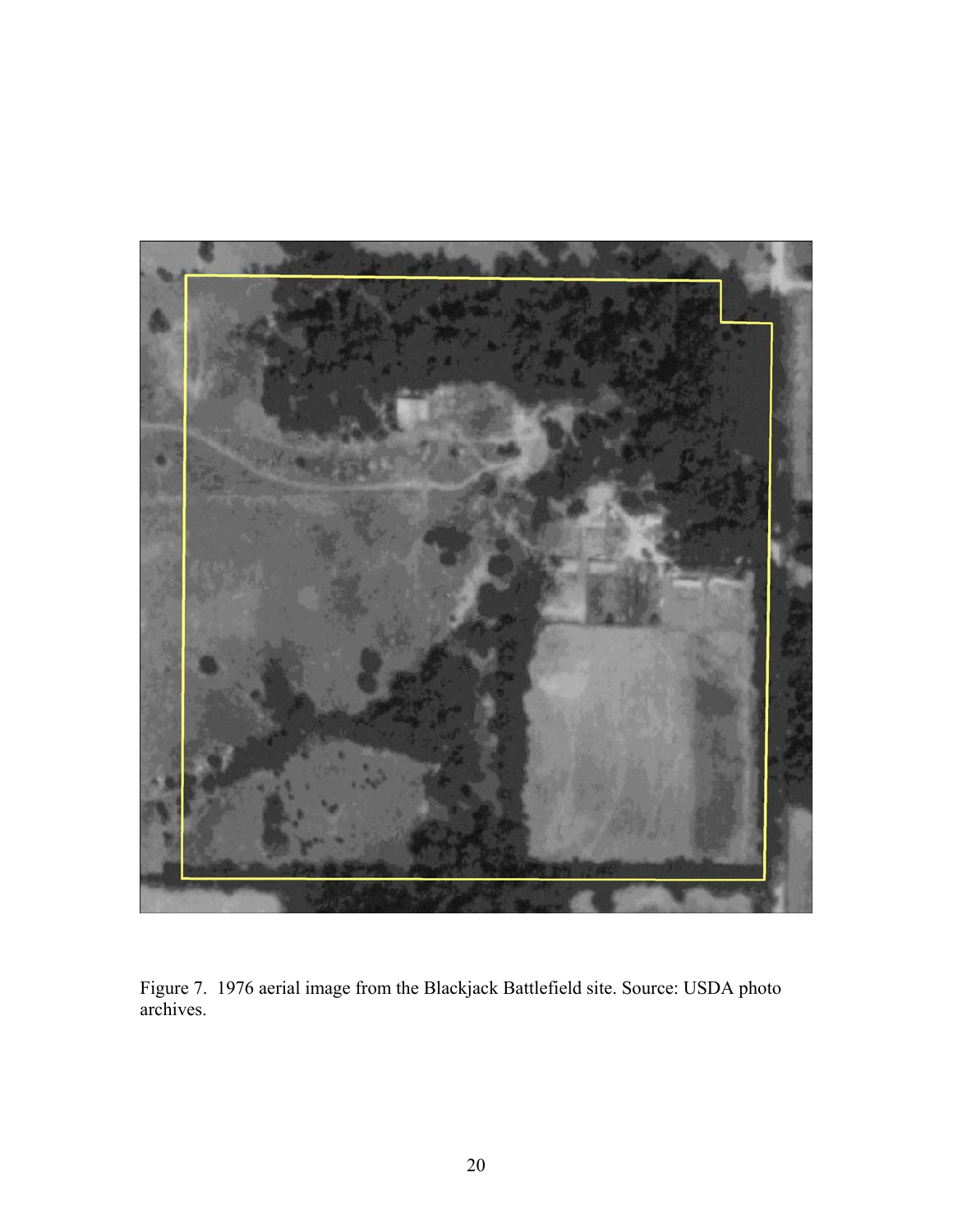

Figure 8. 1986 aerial image from the Blackjack Battlefield site. Source: USDA photo archives.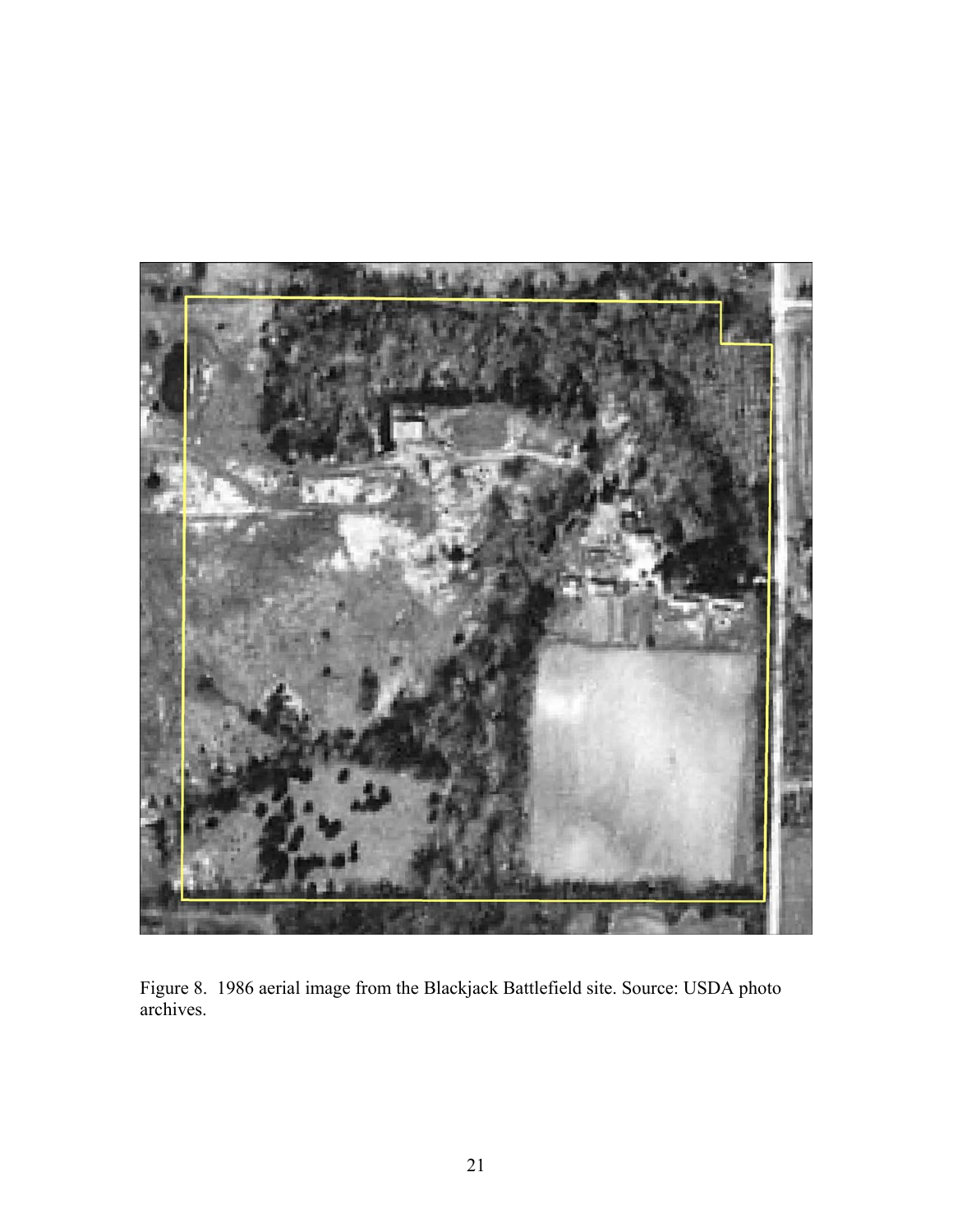#### **Appendix 1. Black Jack Battlefield Site Plant Species with Specific Habitat Associations**

Plant Community types: **Creek**=Creek/Seeps/Wetland; **Field**=Old Field; **Wood**s=Woods or Forest; **Prairie**=Prairie/pasture; **Ornam.**=Ornamental or planted.

Scientific names for the 217 species below are from Flora of the Great Plains (Great Plains Flora Association 1989). **CoC**=Coefficeints of conservatism and range from 0 to 10 and represent an estimated probability that a plant is likely to occur in a landscape relatively unaltered from what is belived to be a pre-settlement condition. Low scores (0-3) are species adapted to disturbance, while high scores (7-10) indicate conservative species. An \* denotesa non-native species.

|                         |                   |                                | <b>Plant Community Type</b> |                         |                      |                           |                |
|-------------------------|-------------------|--------------------------------|-----------------------------|-------------------------|----------------------|---------------------------|----------------|
| <b>Scientific Name</b>  | CoC               | <b>Common Name</b>             | <b>Creek</b>                | Field                   | <b>Woods Prairie</b> |                           | <b>IOrnam.</b> |
| Abutilon theophrasti    |                   | common velvetleaf              |                             | $\mathbf X$             |                      |                           |                |
| Acalypha virginica      | $\overline{0}$    | Virginia copperleaf            |                             | $\overline{X}$          |                      |                           |                |
| Acer saccharinum        | $\overline{2}$    | silver maple                   | $\overline{X}$              |                         |                      |                           |                |
| Acer saccharum          | $6\phantom{1}$    | sugar maple                    |                             |                         | $\mathbf X$          |                           | $\overline{X}$ |
| Achillea millefolium    | 1                 | western yarrow                 |                             | $\overline{X}$          | $\overline{X}$       | $\mathbf X$               |                |
| Agrimonia parviflora    | $\overline{4}$    | small-flower agrimony          | $\mathbf X$                 |                         |                      | $\mathbf X$               |                |
| Agalinis tenuifolia     | $\overline{4}$    | narrow-leaf agalinis           |                             |                         |                      |                           |                |
| Alliaria petiolata      | $\star$           | common garlic-mustard          | $\overline{X}$              |                         | $\overline{X}$       |                           |                |
| Allium sativum          | $\star$           | garlic                         |                             |                         |                      |                           | $\overline{X}$ |
| Allium vineale          | $\star$           | field garlic                   |                             | $\mathbf X$             |                      | $\mathbf X$               |                |
| Alopecurus carolinianus | $\mathbf 0$       | Carolina foxtail               | $\mathbf X$                 |                         |                      |                           |                |
| Amaranthus rudis        | $\mathbf 0$       | tall-water hemp                |                             | X                       |                      |                           |                |
| Ambrosia artemisiifolia | $\mathbf 0$       | common ragweed                 |                             | $\overline{X}$          |                      |                           |                |
| Ambrosia trifida        | $\mathbf 0$       | giant ragweed                  | $\mathbf X$                 | $\overline{\text{X}}$   | $\mathbf X$          |                           |                |
| Amorpha fruticosa       | 6                 | bush wild-indigo               |                             | X                       |                      |                           |                |
| Andropogon gerardii     | $\overline{4}$    | big bluestem                   |                             |                         |                      | $\boldsymbol{\mathrm{X}}$ |                |
| Andropogon virginicus   | $\mathbf 0$       | broom-sedge bluestem           |                             | $\overline{\mathbf{X}}$ |                      |                           |                |
| Apocynum cannabinum     | $\mathbf 0$       | hemp dogbane                   |                             |                         |                      | $\overline{X}$            |                |
| Arctium minus           | $\star$           | common burdock                 |                             |                         | $\mathbf X$          |                           |                |
| Aristida oligantha      | $\mathbf 0$       | old-field threeawn             |                             | $\mathbf X$             |                      |                           |                |
| Armoracia rusticana     | $\ast$            | horseradish                    |                             |                         |                      |                           | X              |
| Asclepias hirtella      | $\overline{7}$    | prairie milkweed               |                             |                         |                      | $\mathbf X$               |                |
| Asclepias incarnata     | $\overline{4}$    | swamp milkweed                 | $\mathbf X$                 |                         |                      |                           |                |
| Asclepias syriaca       | $\mathbf{1}$      | common milkweed                |                             | $\mathbf X$             |                      |                           |                |
| Asclepias viridis       | 1                 | spider milkweed                |                             | $\overline{X}$          |                      | $\overline{X}$            |                |
| Aster drummondii        | $\overline{2}$    | Drummond's aster               |                             |                         | $\overline{X}$       |                           |                |
| Aster pilosus           | $\overline{0}$    | hairy aster                    |                             | $\overline{X}$          |                      |                           |                |
| Aster praealtus         | $\overline{3}$    | willow-leaf aster              |                             |                         |                      | $\overline{X}$            |                |
| Barbarea vulgaris       | $\star$           | bitter wintercress             |                             | $\mathbf X$             |                      |                           |                |
| Bidens bipinnata        | 0                 | devil's beggar-ticks           | $\mathbf X$                 |                         |                      |                           |                |
| <b>Bromus inermis</b>   | $\star$           | smooth brome                   |                             |                         |                      |                           | $\mathbf X$    |
| <b>Bidens polylepis</b> | 0                 | Spanish needles                | $\mathbf X$                 |                         |                      |                           |                |
| Bromus japonicus        | $\ast$            | Japanese brome                 |                             | $\mathbf X$             |                      |                           |                |
| Calylophus serrulatus   | 5                 | plains yellow evening-primrose |                             | $\overline{X}$          |                      |                           |                |
| Campsis radicans        | $\overline{\ast}$ | common trumpet-creeper         | $\mathbf X$                 |                         | $\mathbf X$          |                           |                |
| Carduus nutans          | $\overline{\ast}$ | musk-thistle                   |                             |                         |                      | $\overline{\mathbf{X}}$   |                |
| Carex annectens         | 5                 | yellow-fruit sedge             |                             | X                       |                      |                           |                |
| Carex blanda            | 1                 | woodland sedge                 | $\mathbf X$                 | X                       |                      |                           |                |
| Carex brevior           | 5                 | short-beak sedge               |                             |                         |                      | $\mathbf X$               |                |
| Carex bushii            | 4                 | Bush's sedge                   |                             |                         |                      | $\overline{X}$            |                |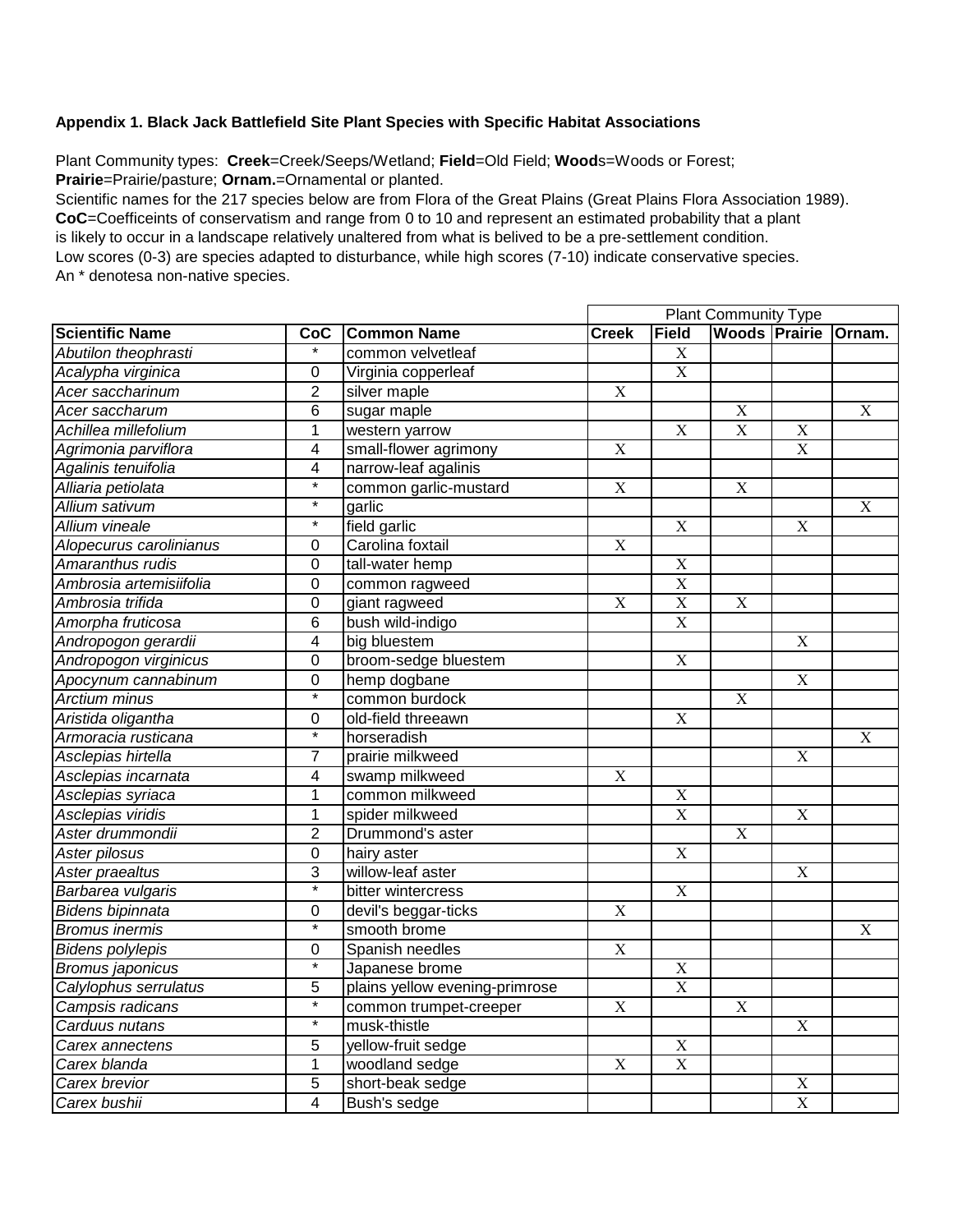| 5<br>$\mathbf X$<br>Carex conjuncta<br>soft fox sedge<br>4<br>Carex davisii<br>$\mathbf X$<br>Davis' sedge<br>$\overline{\mathbf{4}}$<br>Frank's sedge<br>$\mathbf X$<br>Carex frankii<br>$\overline{\mathbf{4}}$<br>heavy sedge<br>$\boldsymbol{\mathrm{X}}$<br>Carex gravida<br>Carex hirsutella<br>5<br>hairy leaf hirsute sedge<br>$\mathbf X$<br>3<br>Carex vulpinoidea<br>fox sedge<br>$\mathbf X$<br>bitter-nut hickory<br>$\overline{4}$<br>$\mathbf X$<br>Carya cordiformis<br>Carya illinoinensis<br>6<br>$\mathbf X$<br>pecan<br>$\overline{7}$<br>king-nut hickory<br>$\mathbf X$<br>Carya laciniosa<br>Cassia marilandica<br>$\overline{3}$<br>$\overline{X}$<br>Maryland senna<br>$\overline{4}$<br>American bittersweet<br>Celastrus scandens<br>$\mathbf X$<br>$\overline{X}$<br>Celtis occidentalis<br>1<br>common hackberry<br>$\star$<br>Cerastium fontanum<br>common mouse's-ear-chickweed<br>$\mathbf X$<br>$\star$<br>Chaenomeles speciosa<br>flowering quince<br>$\mathbf X$<br>spreading chervil<br>$\mathbf X$<br>Chaerophyllum procumbens<br>$\mathbf 0$<br>$\overline{X}$<br>$\overline{2}$<br>Chaerophyllum tainturieri<br>southern chervil<br>$\overline{X}$<br>0<br>Chenopodium berlandieri<br>pit-seed goosefoot<br>$\star$<br>$\overline{\text{X}}$<br>Chrysanthemum leucanthemum<br>common ox-eye daisy<br>$\sqrt{2}$<br>Cirsium altissimum<br>tall thistle<br>$\mathbf X$<br>$\star$<br>Commelina communis<br>$\mathbf X$<br>Asiatic dayflower<br>$\overline{X}$<br>$\star$<br>poison-hemlock<br>Conium maculatum<br>$\star$<br>$\overline{\mathrm{X}}$<br>Convolvulus arvensis<br>field bindweed<br>tall horseweed<br>$\mathbf X$<br>Conyza canadensis<br>$\mathbf 0$<br>$\overline{\mathrm{X}}$<br>Cornus drummondii<br>1<br>$\mathbf X$<br>rough-leaf dogwood<br>$\mathbf{1}$<br>Croton capitatus<br>woolly croton<br>$\mathbf X$<br>$\mathbf{3}$<br>$\boldsymbol{\mathrm{X}}$<br>Croton glandulosa<br>tropic croton<br>$\overline{3}$<br>Cuscuta glomerata<br>$\mathbf X$<br>cluster dodder<br>$\overline{3}$<br>$\overline{X}$<br>Cyperus lupulinus<br>slender-stem flat-sedge<br>6<br>southern bladder fern<br>$\mathbf X$<br>Cystopteris protrusa<br>$\star$<br>$\overline{X}$<br>$\overline{X}$<br>$\mathbf X$<br>Dactylis glomerata<br>common orchard grass<br>Canadian tick-clover<br>$\overline{X}$<br>Desmodium canadense<br>$\overline{\mathcal{A}}$<br>Desmodium illinoense<br>5<br>Illinois tick-clover<br>X<br>4<br>X<br>Desmodium paniculatum<br>panicled tick-clover<br>$\star$<br>$\overline{X}$<br>Dianthus armeria<br>Deptford pink<br>$\overline{\text{X}}$<br>$\overline{7}$<br>broad-leaf dichanthelium<br>Dichanthelium latifolium<br>Dichanthelium malacophyllum<br>softleaf dichanthelium<br>4<br>X<br>$\overline{5}$<br>$\overline{X}$<br>round-seed dichanthelium<br>Dichanthelium sphaerocarpon<br>$\star$<br>Digitaria sanguinalis<br>X<br>hairy crab grass<br>$\star$<br>Elaeagnus umbellata<br>autumn-olive<br>X<br>slender spike-rush<br>X<br>Eleocharis verrucosa<br>8<br>Ellisia nyctelea<br>$\pmb{0}$<br>water-pod<br>$\mathbf X$ | <b>Scientific Name</b> | <b>CoC</b> | <b>Common Name</b> | <b>Creek</b> | <b>Field</b> | <b>Woods Prairie Ornam.</b> |  |
|----------------------------------------------------------------------------------------------------------------------------------------------------------------------------------------------------------------------------------------------------------------------------------------------------------------------------------------------------------------------------------------------------------------------------------------------------------------------------------------------------------------------------------------------------------------------------------------------------------------------------------------------------------------------------------------------------------------------------------------------------------------------------------------------------------------------------------------------------------------------------------------------------------------------------------------------------------------------------------------------------------------------------------------------------------------------------------------------------------------------------------------------------------------------------------------------------------------------------------------------------------------------------------------------------------------------------------------------------------------------------------------------------------------------------------------------------------------------------------------------------------------------------------------------------------------------------------------------------------------------------------------------------------------------------------------------------------------------------------------------------------------------------------------------------------------------------------------------------------------------------------------------------------------------------------------------------------------------------------------------------------------------------------------------------------------------------------------------------------------------------------------------------------------------------------------------------------------------------------------------------------------------------------------------------------------------------------------------------------------------------------------------------------------------------------------------------------------------------------------------------------------------------------------------------------------------------------------------------------------------------------------------------------------------------------------------------------------------------------------------------------------------------------------------------------------------------------------------------------------------------------------------------------------------------------------------------------------------------------------------------------------------------------------------------------------------------------------------------------|------------------------|------------|--------------------|--------------|--------------|-----------------------------|--|
|                                                                                                                                                                                                                                                                                                                                                                                                                                                                                                                                                                                                                                                                                                                                                                                                                                                                                                                                                                                                                                                                                                                                                                                                                                                                                                                                                                                                                                                                                                                                                                                                                                                                                                                                                                                                                                                                                                                                                                                                                                                                                                                                                                                                                                                                                                                                                                                                                                                                                                                                                                                                                                                                                                                                                                                                                                                                                                                                                                                                                                                                                                          |                        |            |                    |              |              |                             |  |
|                                                                                                                                                                                                                                                                                                                                                                                                                                                                                                                                                                                                                                                                                                                                                                                                                                                                                                                                                                                                                                                                                                                                                                                                                                                                                                                                                                                                                                                                                                                                                                                                                                                                                                                                                                                                                                                                                                                                                                                                                                                                                                                                                                                                                                                                                                                                                                                                                                                                                                                                                                                                                                                                                                                                                                                                                                                                                                                                                                                                                                                                                                          |                        |            |                    |              |              |                             |  |
|                                                                                                                                                                                                                                                                                                                                                                                                                                                                                                                                                                                                                                                                                                                                                                                                                                                                                                                                                                                                                                                                                                                                                                                                                                                                                                                                                                                                                                                                                                                                                                                                                                                                                                                                                                                                                                                                                                                                                                                                                                                                                                                                                                                                                                                                                                                                                                                                                                                                                                                                                                                                                                                                                                                                                                                                                                                                                                                                                                                                                                                                                                          |                        |            |                    |              |              |                             |  |
|                                                                                                                                                                                                                                                                                                                                                                                                                                                                                                                                                                                                                                                                                                                                                                                                                                                                                                                                                                                                                                                                                                                                                                                                                                                                                                                                                                                                                                                                                                                                                                                                                                                                                                                                                                                                                                                                                                                                                                                                                                                                                                                                                                                                                                                                                                                                                                                                                                                                                                                                                                                                                                                                                                                                                                                                                                                                                                                                                                                                                                                                                                          |                        |            |                    |              |              |                             |  |
|                                                                                                                                                                                                                                                                                                                                                                                                                                                                                                                                                                                                                                                                                                                                                                                                                                                                                                                                                                                                                                                                                                                                                                                                                                                                                                                                                                                                                                                                                                                                                                                                                                                                                                                                                                                                                                                                                                                                                                                                                                                                                                                                                                                                                                                                                                                                                                                                                                                                                                                                                                                                                                                                                                                                                                                                                                                                                                                                                                                                                                                                                                          |                        |            |                    |              |              |                             |  |
|                                                                                                                                                                                                                                                                                                                                                                                                                                                                                                                                                                                                                                                                                                                                                                                                                                                                                                                                                                                                                                                                                                                                                                                                                                                                                                                                                                                                                                                                                                                                                                                                                                                                                                                                                                                                                                                                                                                                                                                                                                                                                                                                                                                                                                                                                                                                                                                                                                                                                                                                                                                                                                                                                                                                                                                                                                                                                                                                                                                                                                                                                                          |                        |            |                    |              |              |                             |  |
|                                                                                                                                                                                                                                                                                                                                                                                                                                                                                                                                                                                                                                                                                                                                                                                                                                                                                                                                                                                                                                                                                                                                                                                                                                                                                                                                                                                                                                                                                                                                                                                                                                                                                                                                                                                                                                                                                                                                                                                                                                                                                                                                                                                                                                                                                                                                                                                                                                                                                                                                                                                                                                                                                                                                                                                                                                                                                                                                                                                                                                                                                                          |                        |            |                    |              |              |                             |  |
|                                                                                                                                                                                                                                                                                                                                                                                                                                                                                                                                                                                                                                                                                                                                                                                                                                                                                                                                                                                                                                                                                                                                                                                                                                                                                                                                                                                                                                                                                                                                                                                                                                                                                                                                                                                                                                                                                                                                                                                                                                                                                                                                                                                                                                                                                                                                                                                                                                                                                                                                                                                                                                                                                                                                                                                                                                                                                                                                                                                                                                                                                                          |                        |            |                    |              |              |                             |  |
|                                                                                                                                                                                                                                                                                                                                                                                                                                                                                                                                                                                                                                                                                                                                                                                                                                                                                                                                                                                                                                                                                                                                                                                                                                                                                                                                                                                                                                                                                                                                                                                                                                                                                                                                                                                                                                                                                                                                                                                                                                                                                                                                                                                                                                                                                                                                                                                                                                                                                                                                                                                                                                                                                                                                                                                                                                                                                                                                                                                                                                                                                                          |                        |            |                    |              |              |                             |  |
|                                                                                                                                                                                                                                                                                                                                                                                                                                                                                                                                                                                                                                                                                                                                                                                                                                                                                                                                                                                                                                                                                                                                                                                                                                                                                                                                                                                                                                                                                                                                                                                                                                                                                                                                                                                                                                                                                                                                                                                                                                                                                                                                                                                                                                                                                                                                                                                                                                                                                                                                                                                                                                                                                                                                                                                                                                                                                                                                                                                                                                                                                                          |                        |            |                    |              |              |                             |  |
|                                                                                                                                                                                                                                                                                                                                                                                                                                                                                                                                                                                                                                                                                                                                                                                                                                                                                                                                                                                                                                                                                                                                                                                                                                                                                                                                                                                                                                                                                                                                                                                                                                                                                                                                                                                                                                                                                                                                                                                                                                                                                                                                                                                                                                                                                                                                                                                                                                                                                                                                                                                                                                                                                                                                                                                                                                                                                                                                                                                                                                                                                                          |                        |            |                    |              |              |                             |  |
|                                                                                                                                                                                                                                                                                                                                                                                                                                                                                                                                                                                                                                                                                                                                                                                                                                                                                                                                                                                                                                                                                                                                                                                                                                                                                                                                                                                                                                                                                                                                                                                                                                                                                                                                                                                                                                                                                                                                                                                                                                                                                                                                                                                                                                                                                                                                                                                                                                                                                                                                                                                                                                                                                                                                                                                                                                                                                                                                                                                                                                                                                                          |                        |            |                    |              |              |                             |  |
|                                                                                                                                                                                                                                                                                                                                                                                                                                                                                                                                                                                                                                                                                                                                                                                                                                                                                                                                                                                                                                                                                                                                                                                                                                                                                                                                                                                                                                                                                                                                                                                                                                                                                                                                                                                                                                                                                                                                                                                                                                                                                                                                                                                                                                                                                                                                                                                                                                                                                                                                                                                                                                                                                                                                                                                                                                                                                                                                                                                                                                                                                                          |                        |            |                    |              |              |                             |  |
|                                                                                                                                                                                                                                                                                                                                                                                                                                                                                                                                                                                                                                                                                                                                                                                                                                                                                                                                                                                                                                                                                                                                                                                                                                                                                                                                                                                                                                                                                                                                                                                                                                                                                                                                                                                                                                                                                                                                                                                                                                                                                                                                                                                                                                                                                                                                                                                                                                                                                                                                                                                                                                                                                                                                                                                                                                                                                                                                                                                                                                                                                                          |                        |            |                    |              |              |                             |  |
|                                                                                                                                                                                                                                                                                                                                                                                                                                                                                                                                                                                                                                                                                                                                                                                                                                                                                                                                                                                                                                                                                                                                                                                                                                                                                                                                                                                                                                                                                                                                                                                                                                                                                                                                                                                                                                                                                                                                                                                                                                                                                                                                                                                                                                                                                                                                                                                                                                                                                                                                                                                                                                                                                                                                                                                                                                                                                                                                                                                                                                                                                                          |                        |            |                    |              |              |                             |  |
|                                                                                                                                                                                                                                                                                                                                                                                                                                                                                                                                                                                                                                                                                                                                                                                                                                                                                                                                                                                                                                                                                                                                                                                                                                                                                                                                                                                                                                                                                                                                                                                                                                                                                                                                                                                                                                                                                                                                                                                                                                                                                                                                                                                                                                                                                                                                                                                                                                                                                                                                                                                                                                                                                                                                                                                                                                                                                                                                                                                                                                                                                                          |                        |            |                    |              |              |                             |  |
|                                                                                                                                                                                                                                                                                                                                                                                                                                                                                                                                                                                                                                                                                                                                                                                                                                                                                                                                                                                                                                                                                                                                                                                                                                                                                                                                                                                                                                                                                                                                                                                                                                                                                                                                                                                                                                                                                                                                                                                                                                                                                                                                                                                                                                                                                                                                                                                                                                                                                                                                                                                                                                                                                                                                                                                                                                                                                                                                                                                                                                                                                                          |                        |            |                    |              |              |                             |  |
|                                                                                                                                                                                                                                                                                                                                                                                                                                                                                                                                                                                                                                                                                                                                                                                                                                                                                                                                                                                                                                                                                                                                                                                                                                                                                                                                                                                                                                                                                                                                                                                                                                                                                                                                                                                                                                                                                                                                                                                                                                                                                                                                                                                                                                                                                                                                                                                                                                                                                                                                                                                                                                                                                                                                                                                                                                                                                                                                                                                                                                                                                                          |                        |            |                    |              |              |                             |  |
|                                                                                                                                                                                                                                                                                                                                                                                                                                                                                                                                                                                                                                                                                                                                                                                                                                                                                                                                                                                                                                                                                                                                                                                                                                                                                                                                                                                                                                                                                                                                                                                                                                                                                                                                                                                                                                                                                                                                                                                                                                                                                                                                                                                                                                                                                                                                                                                                                                                                                                                                                                                                                                                                                                                                                                                                                                                                                                                                                                                                                                                                                                          |                        |            |                    |              |              |                             |  |
|                                                                                                                                                                                                                                                                                                                                                                                                                                                                                                                                                                                                                                                                                                                                                                                                                                                                                                                                                                                                                                                                                                                                                                                                                                                                                                                                                                                                                                                                                                                                                                                                                                                                                                                                                                                                                                                                                                                                                                                                                                                                                                                                                                                                                                                                                                                                                                                                                                                                                                                                                                                                                                                                                                                                                                                                                                                                                                                                                                                                                                                                                                          |                        |            |                    |              |              |                             |  |
|                                                                                                                                                                                                                                                                                                                                                                                                                                                                                                                                                                                                                                                                                                                                                                                                                                                                                                                                                                                                                                                                                                                                                                                                                                                                                                                                                                                                                                                                                                                                                                                                                                                                                                                                                                                                                                                                                                                                                                                                                                                                                                                                                                                                                                                                                                                                                                                                                                                                                                                                                                                                                                                                                                                                                                                                                                                                                                                                                                                                                                                                                                          |                        |            |                    |              |              |                             |  |
|                                                                                                                                                                                                                                                                                                                                                                                                                                                                                                                                                                                                                                                                                                                                                                                                                                                                                                                                                                                                                                                                                                                                                                                                                                                                                                                                                                                                                                                                                                                                                                                                                                                                                                                                                                                                                                                                                                                                                                                                                                                                                                                                                                                                                                                                                                                                                                                                                                                                                                                                                                                                                                                                                                                                                                                                                                                                                                                                                                                                                                                                                                          |                        |            |                    |              |              |                             |  |
|                                                                                                                                                                                                                                                                                                                                                                                                                                                                                                                                                                                                                                                                                                                                                                                                                                                                                                                                                                                                                                                                                                                                                                                                                                                                                                                                                                                                                                                                                                                                                                                                                                                                                                                                                                                                                                                                                                                                                                                                                                                                                                                                                                                                                                                                                                                                                                                                                                                                                                                                                                                                                                                                                                                                                                                                                                                                                                                                                                                                                                                                                                          |                        |            |                    |              |              |                             |  |
|                                                                                                                                                                                                                                                                                                                                                                                                                                                                                                                                                                                                                                                                                                                                                                                                                                                                                                                                                                                                                                                                                                                                                                                                                                                                                                                                                                                                                                                                                                                                                                                                                                                                                                                                                                                                                                                                                                                                                                                                                                                                                                                                                                                                                                                                                                                                                                                                                                                                                                                                                                                                                                                                                                                                                                                                                                                                                                                                                                                                                                                                                                          |                        |            |                    |              |              |                             |  |
|                                                                                                                                                                                                                                                                                                                                                                                                                                                                                                                                                                                                                                                                                                                                                                                                                                                                                                                                                                                                                                                                                                                                                                                                                                                                                                                                                                                                                                                                                                                                                                                                                                                                                                                                                                                                                                                                                                                                                                                                                                                                                                                                                                                                                                                                                                                                                                                                                                                                                                                                                                                                                                                                                                                                                                                                                                                                                                                                                                                                                                                                                                          |                        |            |                    |              |              |                             |  |
|                                                                                                                                                                                                                                                                                                                                                                                                                                                                                                                                                                                                                                                                                                                                                                                                                                                                                                                                                                                                                                                                                                                                                                                                                                                                                                                                                                                                                                                                                                                                                                                                                                                                                                                                                                                                                                                                                                                                                                                                                                                                                                                                                                                                                                                                                                                                                                                                                                                                                                                                                                                                                                                                                                                                                                                                                                                                                                                                                                                                                                                                                                          |                        |            |                    |              |              |                             |  |
|                                                                                                                                                                                                                                                                                                                                                                                                                                                                                                                                                                                                                                                                                                                                                                                                                                                                                                                                                                                                                                                                                                                                                                                                                                                                                                                                                                                                                                                                                                                                                                                                                                                                                                                                                                                                                                                                                                                                                                                                                                                                                                                                                                                                                                                                                                                                                                                                                                                                                                                                                                                                                                                                                                                                                                                                                                                                                                                                                                                                                                                                                                          |                        |            |                    |              |              |                             |  |
|                                                                                                                                                                                                                                                                                                                                                                                                                                                                                                                                                                                                                                                                                                                                                                                                                                                                                                                                                                                                                                                                                                                                                                                                                                                                                                                                                                                                                                                                                                                                                                                                                                                                                                                                                                                                                                                                                                                                                                                                                                                                                                                                                                                                                                                                                                                                                                                                                                                                                                                                                                                                                                                                                                                                                                                                                                                                                                                                                                                                                                                                                                          |                        |            |                    |              |              |                             |  |
|                                                                                                                                                                                                                                                                                                                                                                                                                                                                                                                                                                                                                                                                                                                                                                                                                                                                                                                                                                                                                                                                                                                                                                                                                                                                                                                                                                                                                                                                                                                                                                                                                                                                                                                                                                                                                                                                                                                                                                                                                                                                                                                                                                                                                                                                                                                                                                                                                                                                                                                                                                                                                                                                                                                                                                                                                                                                                                                                                                                                                                                                                                          |                        |            |                    |              |              |                             |  |
|                                                                                                                                                                                                                                                                                                                                                                                                                                                                                                                                                                                                                                                                                                                                                                                                                                                                                                                                                                                                                                                                                                                                                                                                                                                                                                                                                                                                                                                                                                                                                                                                                                                                                                                                                                                                                                                                                                                                                                                                                                                                                                                                                                                                                                                                                                                                                                                                                                                                                                                                                                                                                                                                                                                                                                                                                                                                                                                                                                                                                                                                                                          |                        |            |                    |              |              |                             |  |
|                                                                                                                                                                                                                                                                                                                                                                                                                                                                                                                                                                                                                                                                                                                                                                                                                                                                                                                                                                                                                                                                                                                                                                                                                                                                                                                                                                                                                                                                                                                                                                                                                                                                                                                                                                                                                                                                                                                                                                                                                                                                                                                                                                                                                                                                                                                                                                                                                                                                                                                                                                                                                                                                                                                                                                                                                                                                                                                                                                                                                                                                                                          |                        |            |                    |              |              |                             |  |
|                                                                                                                                                                                                                                                                                                                                                                                                                                                                                                                                                                                                                                                                                                                                                                                                                                                                                                                                                                                                                                                                                                                                                                                                                                                                                                                                                                                                                                                                                                                                                                                                                                                                                                                                                                                                                                                                                                                                                                                                                                                                                                                                                                                                                                                                                                                                                                                                                                                                                                                                                                                                                                                                                                                                                                                                                                                                                                                                                                                                                                                                                                          |                        |            |                    |              |              |                             |  |
|                                                                                                                                                                                                                                                                                                                                                                                                                                                                                                                                                                                                                                                                                                                                                                                                                                                                                                                                                                                                                                                                                                                                                                                                                                                                                                                                                                                                                                                                                                                                                                                                                                                                                                                                                                                                                                                                                                                                                                                                                                                                                                                                                                                                                                                                                                                                                                                                                                                                                                                                                                                                                                                                                                                                                                                                                                                                                                                                                                                                                                                                                                          |                        |            |                    |              |              |                             |  |
|                                                                                                                                                                                                                                                                                                                                                                                                                                                                                                                                                                                                                                                                                                                                                                                                                                                                                                                                                                                                                                                                                                                                                                                                                                                                                                                                                                                                                                                                                                                                                                                                                                                                                                                                                                                                                                                                                                                                                                                                                                                                                                                                                                                                                                                                                                                                                                                                                                                                                                                                                                                                                                                                                                                                                                                                                                                                                                                                                                                                                                                                                                          |                        |            |                    |              |              |                             |  |
|                                                                                                                                                                                                                                                                                                                                                                                                                                                                                                                                                                                                                                                                                                                                                                                                                                                                                                                                                                                                                                                                                                                                                                                                                                                                                                                                                                                                                                                                                                                                                                                                                                                                                                                                                                                                                                                                                                                                                                                                                                                                                                                                                                                                                                                                                                                                                                                                                                                                                                                                                                                                                                                                                                                                                                                                                                                                                                                                                                                                                                                                                                          |                        |            |                    |              |              |                             |  |
|                                                                                                                                                                                                                                                                                                                                                                                                                                                                                                                                                                                                                                                                                                                                                                                                                                                                                                                                                                                                                                                                                                                                                                                                                                                                                                                                                                                                                                                                                                                                                                                                                                                                                                                                                                                                                                                                                                                                                                                                                                                                                                                                                                                                                                                                                                                                                                                                                                                                                                                                                                                                                                                                                                                                                                                                                                                                                                                                                                                                                                                                                                          |                        |            |                    |              |              |                             |  |
|                                                                                                                                                                                                                                                                                                                                                                                                                                                                                                                                                                                                                                                                                                                                                                                                                                                                                                                                                                                                                                                                                                                                                                                                                                                                                                                                                                                                                                                                                                                                                                                                                                                                                                                                                                                                                                                                                                                                                                                                                                                                                                                                                                                                                                                                                                                                                                                                                                                                                                                                                                                                                                                                                                                                                                                                                                                                                                                                                                                                                                                                                                          |                        |            |                    |              |              |                             |  |
|                                                                                                                                                                                                                                                                                                                                                                                                                                                                                                                                                                                                                                                                                                                                                                                                                                                                                                                                                                                                                                                                                                                                                                                                                                                                                                                                                                                                                                                                                                                                                                                                                                                                                                                                                                                                                                                                                                                                                                                                                                                                                                                                                                                                                                                                                                                                                                                                                                                                                                                                                                                                                                                                                                                                                                                                                                                                                                                                                                                                                                                                                                          |                        |            |                    |              |              |                             |  |
|                                                                                                                                                                                                                                                                                                                                                                                                                                                                                                                                                                                                                                                                                                                                                                                                                                                                                                                                                                                                                                                                                                                                                                                                                                                                                                                                                                                                                                                                                                                                                                                                                                                                                                                                                                                                                                                                                                                                                                                                                                                                                                                                                                                                                                                                                                                                                                                                                                                                                                                                                                                                                                                                                                                                                                                                                                                                                                                                                                                                                                                                                                          |                        |            |                    |              |              |                             |  |
|                                                                                                                                                                                                                                                                                                                                                                                                                                                                                                                                                                                                                                                                                                                                                                                                                                                                                                                                                                                                                                                                                                                                                                                                                                                                                                                                                                                                                                                                                                                                                                                                                                                                                                                                                                                                                                                                                                                                                                                                                                                                                                                                                                                                                                                                                                                                                                                                                                                                                                                                                                                                                                                                                                                                                                                                                                                                                                                                                                                                                                                                                                          |                        |            |                    |              |              |                             |  |
|                                                                                                                                                                                                                                                                                                                                                                                                                                                                                                                                                                                                                                                                                                                                                                                                                                                                                                                                                                                                                                                                                                                                                                                                                                                                                                                                                                                                                                                                                                                                                                                                                                                                                                                                                                                                                                                                                                                                                                                                                                                                                                                                                                                                                                                                                                                                                                                                                                                                                                                                                                                                                                                                                                                                                                                                                                                                                                                                                                                                                                                                                                          |                        |            |                    |              |              |                             |  |
| $\mathbf{3}$<br>Virginia wild-rye<br>$\mathbf X$<br>Elymus virginicus                                                                                                                                                                                                                                                                                                                                                                                                                                                                                                                                                                                                                                                                                                                                                                                                                                                                                                                                                                                                                                                                                                                                                                                                                                                                                                                                                                                                                                                                                                                                                                                                                                                                                                                                                                                                                                                                                                                                                                                                                                                                                                                                                                                                                                                                                                                                                                                                                                                                                                                                                                                                                                                                                                                                                                                                                                                                                                                                                                                                                                    |                        |            |                    |              |              |                             |  |
| $\star$<br>Eragrostis cilianensis<br>stink grass<br>X                                                                                                                                                                                                                                                                                                                                                                                                                                                                                                                                                                                                                                                                                                                                                                                                                                                                                                                                                                                                                                                                                                                                                                                                                                                                                                                                                                                                                                                                                                                                                                                                                                                                                                                                                                                                                                                                                                                                                                                                                                                                                                                                                                                                                                                                                                                                                                                                                                                                                                                                                                                                                                                                                                                                                                                                                                                                                                                                                                                                                                                    |                        |            |                    |              |              |                             |  |
| $\pmb{0}$<br>annual fleabane<br>$\mathbf X$<br>Erigeron annuus                                                                                                                                                                                                                                                                                                                                                                                                                                                                                                                                                                                                                                                                                                                                                                                                                                                                                                                                                                                                                                                                                                                                                                                                                                                                                                                                                                                                                                                                                                                                                                                                                                                                                                                                                                                                                                                                                                                                                                                                                                                                                                                                                                                                                                                                                                                                                                                                                                                                                                                                                                                                                                                                                                                                                                                                                                                                                                                                                                                                                                           |                        |            |                    |              |              |                             |  |
| $\overline{X}$<br>$\overline{\mathbf{4}}$<br>Erigeron strigosus<br>daisy fleabane                                                                                                                                                                                                                                                                                                                                                                                                                                                                                                                                                                                                                                                                                                                                                                                                                                                                                                                                                                                                                                                                                                                                                                                                                                                                                                                                                                                                                                                                                                                                                                                                                                                                                                                                                                                                                                                                                                                                                                                                                                                                                                                                                                                                                                                                                                                                                                                                                                                                                                                                                                                                                                                                                                                                                                                                                                                                                                                                                                                                                        |                        |            |                    |              |              |                             |  |
| $\overline{2}$<br>$\mathbf X$<br>$\mathbf X$<br>Eupatorium altissimum<br>tall joe-pye-weed                                                                                                                                                                                                                                                                                                                                                                                                                                                                                                                                                                                                                                                                                                                                                                                                                                                                                                                                                                                                                                                                                                                                                                                                                                                                                                                                                                                                                                                                                                                                                                                                                                                                                                                                                                                                                                                                                                                                                                                                                                                                                                                                                                                                                                                                                                                                                                                                                                                                                                                                                                                                                                                                                                                                                                                                                                                                                                                                                                                                               |                        |            |                    |              |              |                             |  |
| $\mathbf{1}$<br>tall snakeroot<br>$\mathbf X$<br>Eupatorium rugosum                                                                                                                                                                                                                                                                                                                                                                                                                                                                                                                                                                                                                                                                                                                                                                                                                                                                                                                                                                                                                                                                                                                                                                                                                                                                                                                                                                                                                                                                                                                                                                                                                                                                                                                                                                                                                                                                                                                                                                                                                                                                                                                                                                                                                                                                                                                                                                                                                                                                                                                                                                                                                                                                                                                                                                                                                                                                                                                                                                                                                                      |                        |            |                    |              |              |                             |  |
| $\mathbf{3}$<br>grassleaf goldenrod<br>$\boldsymbol{\mathrm{X}}$<br>Euthamia gymnospermoides<br>X                                                                                                                                                                                                                                                                                                                                                                                                                                                                                                                                                                                                                                                                                                                                                                                                                                                                                                                                                                                                                                                                                                                                                                                                                                                                                                                                                                                                                                                                                                                                                                                                                                                                                                                                                                                                                                                                                                                                                                                                                                                                                                                                                                                                                                                                                                                                                                                                                                                                                                                                                                                                                                                                                                                                                                                                                                                                                                                                                                                                        |                        |            |                    |              |              |                             |  |
| $\overline{X}$<br>$\overline{4}$<br>Festuca subverticillata<br>nodding fescue                                                                                                                                                                                                                                                                                                                                                                                                                                                                                                                                                                                                                                                                                                                                                                                                                                                                                                                                                                                                                                                                                                                                                                                                                                                                                                                                                                                                                                                                                                                                                                                                                                                                                                                                                                                                                                                                                                                                                                                                                                                                                                                                                                                                                                                                                                                                                                                                                                                                                                                                                                                                                                                                                                                                                                                                                                                                                                                                                                                                                            |                        |            |                    |              |              |                             |  |
| $\sqrt{2}$<br>$\mathbf X$<br>woodland strawberry<br>$\mathbf X$<br>Fragaria virginiana                                                                                                                                                                                                                                                                                                                                                                                                                                                                                                                                                                                                                                                                                                                                                                                                                                                                                                                                                                                                                                                                                                                                                                                                                                                                                                                                                                                                                                                                                                                                                                                                                                                                                                                                                                                                                                                                                                                                                                                                                                                                                                                                                                                                                                                                                                                                                                                                                                                                                                                                                                                                                                                                                                                                                                                                                                                                                                                                                                                                                   |                        |            |                    |              |              |                             |  |
| Fraxinus pennsylvanica<br>0<br>$\mathbf X$<br>green ash                                                                                                                                                                                                                                                                                                                                                                                                                                                                                                                                                                                                                                                                                                                                                                                                                                                                                                                                                                                                                                                                                                                                                                                                                                                                                                                                                                                                                                                                                                                                                                                                                                                                                                                                                                                                                                                                                                                                                                                                                                                                                                                                                                                                                                                                                                                                                                                                                                                                                                                                                                                                                                                                                                                                                                                                                                                                                                                                                                                                                                                  |                        |            |                    |              |              |                             |  |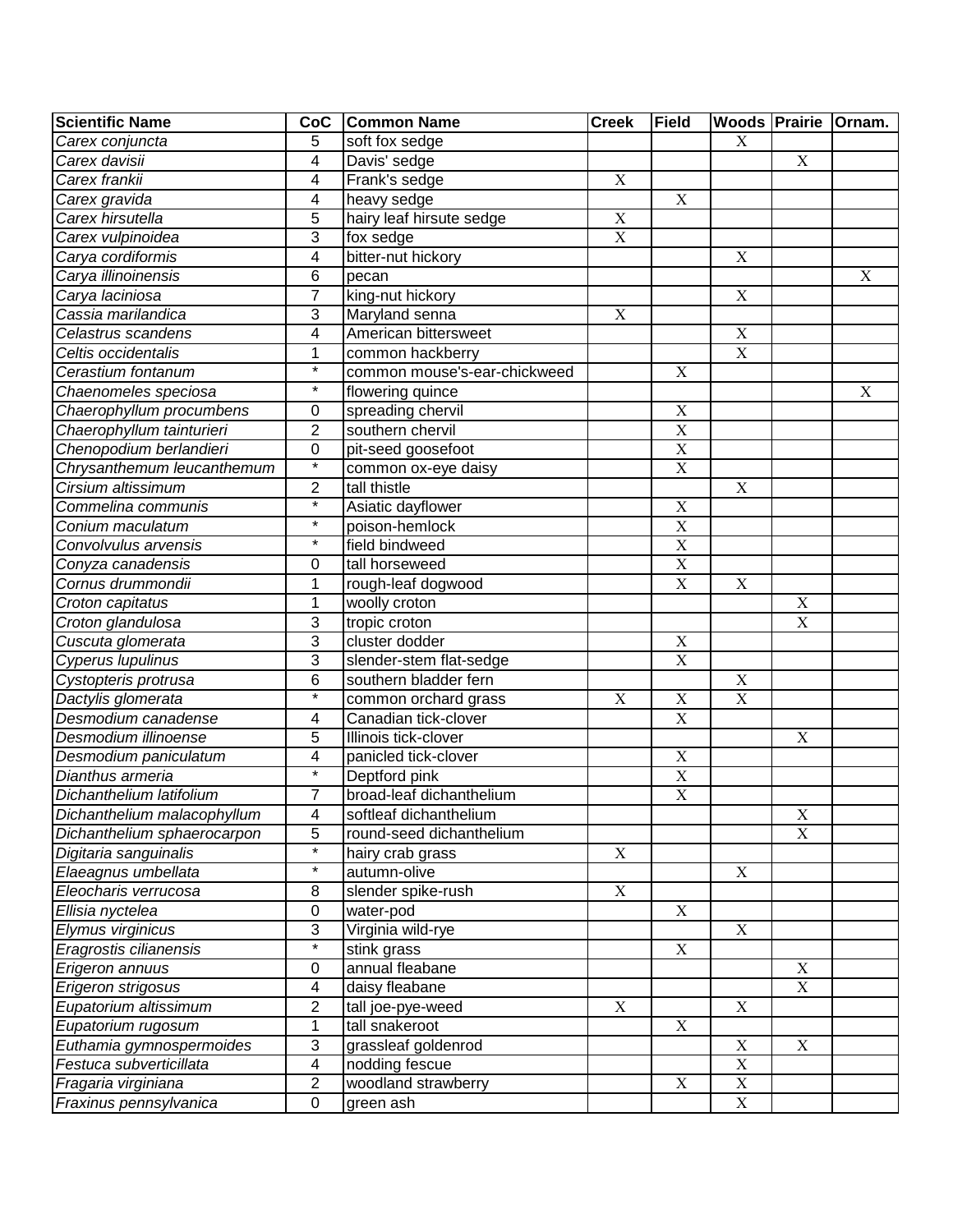| <b>Scientific Name</b>      | <b>CoC</b>     | <b>Common Name</b>        | <b>Creek</b>            | Field                     | <b>Woods Prairie</b>      |                | Ornam.      |
|-----------------------------|----------------|---------------------------|-------------------------|---------------------------|---------------------------|----------------|-------------|
| Galium aparine              | 0              | catch-weed bedstraw       | X                       |                           |                           |                |             |
| Galium pedemontanum         | $\star$        | foothill bedstraw         |                         | $\mathbf X$               |                           |                |             |
| Geranium carolinianum       | $\mathbf 0$    | Carolina crane's-bill     |                         | $\overline{X}$            |                           |                |             |
| Geum canadense              | $\mathbf{1}$   | white avens               |                         | $\overline{\mathrm{X}}$   |                           |                |             |
| Glechoma hederacea          | $\star$        | gill-over-the-ground      |                         | $\mathbf X$               | $\boldsymbol{\mathrm{X}}$ |                |             |
| Gleditsia triacanthos       | $\mathbf 0$    | common honey-locust       |                         | $\overline{X}$            | $\overline{X}$            |                |             |
| Gnaphalium obtusifolium     | $\mathbf 0$    | fragrant false-cudweed    |                         |                           |                           | $\mathbf X$    |             |
| Gymnocladus dioica          | 4              | Kentucky coffeetree       |                         |                           | $\mathbf X$               |                |             |
| Hackelia virginiana         | 3              | beggar's lice             |                         |                           | $\mathbf X$               |                |             |
| <b>Helianthus annuus</b>    | $\overline{0}$ | common sunflower          |                         | $\overline{X}$            |                           |                |             |
| <b>Helianthus mollis</b>    | $\overline{7}$ | ashy sunflower            |                         |                           |                           | $\overline{X}$ |             |
| <b>Hibiscus</b> trionum     | $\ast$         | flower-of-an-hour         |                         | $\overline{\mathrm{X}}$   |                           |                |             |
| Hordeum pusillum            | 0              | little barley             |                         | $\overline{X}$            |                           |                |             |
| Ipomoea purpurea            | $\ast$         | common morning glory      |                         | $\overline{\text{X}}$     |                           |                |             |
| Juglans nigra               | 3              | black walnut              | $\mathbf X$             | $\overline{X}$            | $\mathbf X$               |                |             |
| Juncus tenuis               | $\mathbf 0$    | path rush                 |                         |                           |                           | $\mathbf X$    |             |
| Juniperus virginiana        | $\mathbf{1}$   | eastern red-cedar         |                         |                           | $\mathbf X$               |                |             |
| Lactuca floridana           | $\star$        | Florida lettuce           |                         | X                         |                           | $\mathbf X$    |             |
| Lactuca ludoviciana         | $\mathbf{3}$   | western lettuce           |                         |                           | $\mathbf X$               |                |             |
| Lactuca serriola            | $\star$        | prickly lettuce           |                         |                           | $\mathbf X$               |                |             |
| Lamium amplexicaule         | $\star$        | hen-bit dead-nettle       |                         |                           | $\mathbf X$               |                |             |
| Lamium purpureum            | $\star$        | purple dead-nettle        | $\mathbf X$             | X                         |                           |                |             |
| Leersia oryzoides           | 4              | rice cut grass            | $\mathbf X$             | $\overline{X}$            |                           |                |             |
| Lemna minor                 | 3              | lesser duckweed           | $\mathbf X$             |                           |                           |                |             |
| Lepidium densiflorum        | $\mathbf 0$    | prairie pepper-grass      |                         | $\mathbf X$               |                           |                |             |
| Lonicera japonica           | $\star$        | Japanese honeysuckle      |                         |                           | $\mathbf X$               |                |             |
| Lonicera maackii            | $\star$        | Amur honeysuckle          |                         |                           | $\overline{X}$            |                |             |
| Ludwigia alternifolia       | 5              | bushy seedbox             | $\mathbf X$             |                           |                           |                |             |
| Ludwigia peploides          | 3              | floating seedbox          | $\overline{\mathbf{X}}$ |                           |                           |                |             |
| Maclura pomifera            | $\ast$         | Osage-orange              |                         |                           | $\mathbf X$               |                |             |
| Malus sp.                   | $\star$        | apple                     |                         |                           |                           |                | $\mathbf X$ |
| Medicago Iupulina           | $\star$        | black medic               |                         | $\mathbf X$               |                           |                |             |
| Melilotus officinalis       | $\star$        | yellow sweet-clover       |                         | $\overline{\text{X}}$     |                           |                |             |
| Mimosa quadrivalvis         | 6              | cat-claw mimosa           |                         |                           |                           | $\mathbf X$    |             |
| Morus alba                  | ¥              | white mulberry            |                         |                           | $\overline{X}$            |                |             |
| Muhlenbergia schreberi      | 0              | nimblewill                |                         | X                         |                           |                |             |
| Myosotis verna              | $\overline{2}$ | forget-me-not             |                         |                           |                           | $\mathbf X$    |             |
| Nepeta cataria              | $\star$        | common catnip             |                         | $\boldsymbol{\mathrm{X}}$ |                           |                |             |
| Oenothera laciniata         | $\mathbf 0$    | cut-leaf evening-primrose |                         | $\overline{X}$            |                           |                |             |
| Osmorhiza longistylis       | $\overline{3}$ | long-style sweet-cicely   |                         |                           | X                         |                |             |
| Osmunda regalis             | 8              | royal fern                | X                       |                           |                           |                |             |
| Oxalis dillenii             | $\mathbf 0$    | gray-green wood-sorrel    |                         | X                         |                           |                |             |
| Oxalis violacea             | 4              | violet wood-sorrel        |                         |                           | $\mathbf X$               |                |             |
| Panicum dichotomiflorum     | $\pmb{0}$      | fall panicum              |                         |                           | $\overline{X}$            |                |             |
| Parthenocissus quinquefolia | $\mathbf{1}$   | Virginia creeper          | $\mathbf X$             | $\mathbf X$               | $\overline{X}$            |                |             |
| Perilla frutescens          | $\star$        | beefstakeplant            |                         |                           | $\overline{X}$            |                |             |
| Phleum pratense             | $\star$        | common timothy            |                         |                           | $\mathbf X$               |                |             |
| Physalis heterophylla       | 4              | clammy ground cherry      |                         |                           |                           | $\mathbf X$    |             |
| Physalis longifolia         | $\overline{2}$ | common ground cherry      |                         |                           |                           | $\mathbf X$    |             |
| Phytolacca americana        | $\mathbf 0$    | American pokeweed         |                         |                           | $\mathbf X$               |                |             |
| Plantago lanceolata         | $\star$        | English plantain          |                         | $\mathbf X$               |                           |                |             |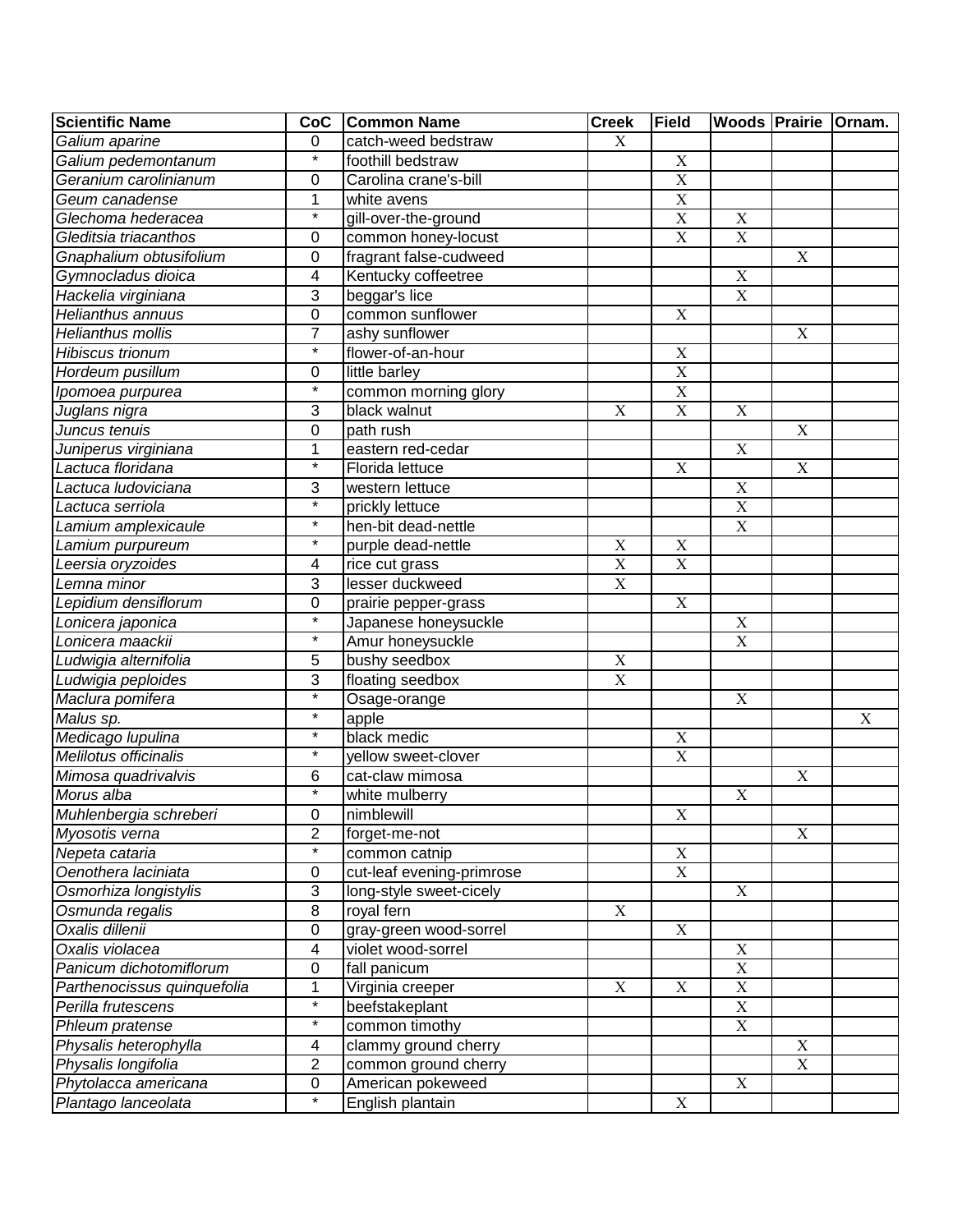| <b>Scientific Name</b>     | <b>CoC</b>     | <b>Common Name</b>        | <b>Creek</b>              | Field                 | <b>Woods Prairie Ornam.</b> |                |             |
|----------------------------|----------------|---------------------------|---------------------------|-----------------------|-----------------------------|----------------|-------------|
| Plantago rugelii           | $\Omega$       | Rugel's plantain          |                           | X                     |                             |                |             |
| Plantago virginica         | 1              | pale-seed plantain        |                           | $\mathbf X$           |                             |                |             |
| Poa compressa              | $\star$        | Canadian blue grass       |                           | $\overline{X}$        |                             | $\mathbf X$    |             |
| Poa pratensis              | $\star$        | Kentucky blue grass       |                           |                       | X                           | $\mathbf X$    |             |
| Polygonatum biflorum       | 5              | smooth Solomon's seal     |                           |                       | $\boldsymbol{\mathrm{X}}$   |                |             |
| Polygonum amphibium        | $\overline{2}$ | water smartweed           | $\mathbf X$               |                       |                             |                |             |
| Polygonum virginianum      | $\overline{2}$ | jumpseed                  |                           | $\mathbf X$           |                             |                |             |
| Populus deltoides          | $\mathbf 0$    | plains cottonwood         | $\mathbf X$               |                       | $\mathbf X$                 |                |             |
| Prunus persica             | $\star$        | peach                     |                           |                       |                             |                | $\mathbf X$ |
| Prunus serotina            | 3              | black cherry              |                           |                       | $\boldsymbol{\mathrm{X}}$   |                |             |
| Pycnanthemum tenuifolium   | 4              | narrow-leaf mountain-mint |                           |                       | $\overline{X}$              |                |             |
| Pyrrhopappus carolinianus  | $\mathbf{1}$   | Carolina false-dandelion  |                           | $\mathbf X$           |                             |                |             |
| Pyrus communis             | $\star$        | pear                      |                           |                       |                             |                | $\mathbf X$ |
| Quercus macrocarpa         | 4              | bur oak                   |                           |                       | $\mathbf X$                 |                |             |
| Quercus rubra              | 6              | red oak                   |                           |                       | X                           |                |             |
| Quercus stellata           | 4              | post oak                  |                           |                       | $\overline{X}$              |                |             |
| Quercus velutina           | 5              | black oak                 |                           |                       | $\mathbf X$                 |                |             |
| Rheum rhabarbarum          | $\star$        | rhubarb                   |                           |                       |                             |                | X           |
| Rhus glabra                | 1              | smooth sumac              |                           |                       |                             | $\mathbf X$    |             |
| Ribes missouriense         | $\mathbf{3}$   | Missouri gooseberry       |                           |                       | $\mathbf X$                 |                |             |
| Robinia pseudoacacia       | $\pmb{0}$      | black locust              |                           |                       | $\mathbf X$                 |                |             |
| Rosa multiflora            | $\star$        | multiflora rose           | $\boldsymbol{\mathrm{X}}$ | X                     | $\boldsymbol{\mathrm{X}}$   |                |             |
| Rubus occidentalis         | $\overline{2}$ | black raspberry           |                           |                       | $\mathbf X$                 |                |             |
| Rubus pensilvanicus        | 4              | soft blackberry           |                           |                       | $\overline{X}$              |                |             |
| Rudbeckia hirta            | $\overline{2}$ | black-eyed-Susan          |                           |                       |                             | $\mathbf X$    |             |
| Ruellia humilis            | 3              | fringe-leaf ruellia       |                           |                       |                             | $\mathbf X$    |             |
| Rumex acetosella           | $\star$        | sheep sorrel              |                           | $\mathbf X$           |                             |                |             |
| Rumex altissimus           | $\mathbf 0$    | pale dock                 |                           |                       |                             | $\overline{X}$ |             |
| Rumex crispus              | $\star$        | curly dock                |                           | $\mathbf X$           |                             | $\mathbf X$    |             |
| Sagittaria latifolia       | 4              | broad-leaf arrowhead      | $\mathbf X$               |                       |                             |                |             |
| Salix nigra                | $\overline{2}$ | black willow              | $\mathbf X$               |                       |                             |                |             |
| Sambucus canadensis        | $\overline{2}$ | American honeysuckle      | $\overline{X}$            |                       |                             |                |             |
| Scirpus georgianus         | 4              | Georgia bulrush           | $\mathbf X$               |                       |                             |                |             |
| Setaria faberi             | $\star$        | Chinese bristle grass     |                           | $\mathbf X$           |                             |                |             |
| Sida spinosa               | $\star$        | prickly sida              |                           | $\overline{X}$        |                             |                |             |
| Silene latifolia           |                | cowbell catchfly          |                           | $\overline{X}$        |                             |                |             |
| Silphium integrifolium     | 3              | whole-leaf rosinweed      |                           |                       |                             | $\mathbf X$    |             |
| Smilax tamnoides           | $\overline{2}$ | bristly greenbrier        | X                         | $\mathbf X$           |                             |                |             |
| Solanum carolinense        | 1              | Carolina horse-nettle     |                           |                       |                             | X              |             |
| Solidago canadensis        | $\overline{2}$ | Canadian goldenrod        |                           |                       |                             | X              |             |
| Solidago gigantea          | 3              | late goldenrod            | X                         |                       |                             |                |             |
| Solidago missouriensis     | 5              | Missouri goldenrod        |                           |                       |                             | $\mathbf X$    |             |
| Solidago nemoralis         | $\overline{2}$ | gray goldenrod            |                           |                       |                             | $\mathbf X$    |             |
| Sorghastrum nutans         | 5              | yellow Indian grass       |                           |                       |                             | $\mathbf X$    |             |
| Sorghum halepense          | $\star$        | Johnson grass             |                           | $\mathbf X$           |                             | $\overline{X}$ |             |
| Stellaria media            | $\star$        | common chickweed          |                           | $\overline{\text{X}}$ |                             |                |             |
| Symphoricarpos orbiculatus | 1              | buckbrush                 | $\boldsymbol{\mathrm{X}}$ | X                     |                             |                |             |
| Syringa vulgaris           | $\star$        | common lilac              |                           |                       |                             |                | X           |
| Taraxacum officinale       | $\star$        | common dandelion          |                           | $\mathbf X$           |                             |                |             |
| Teucrium canadense         | 1              | American germander        |                           |                       |                             | $\mathbf X$    |             |
| Thlaspi arvense            | $\star$        | field pennycress          |                           | $\mathbf X$           |                             |                |             |